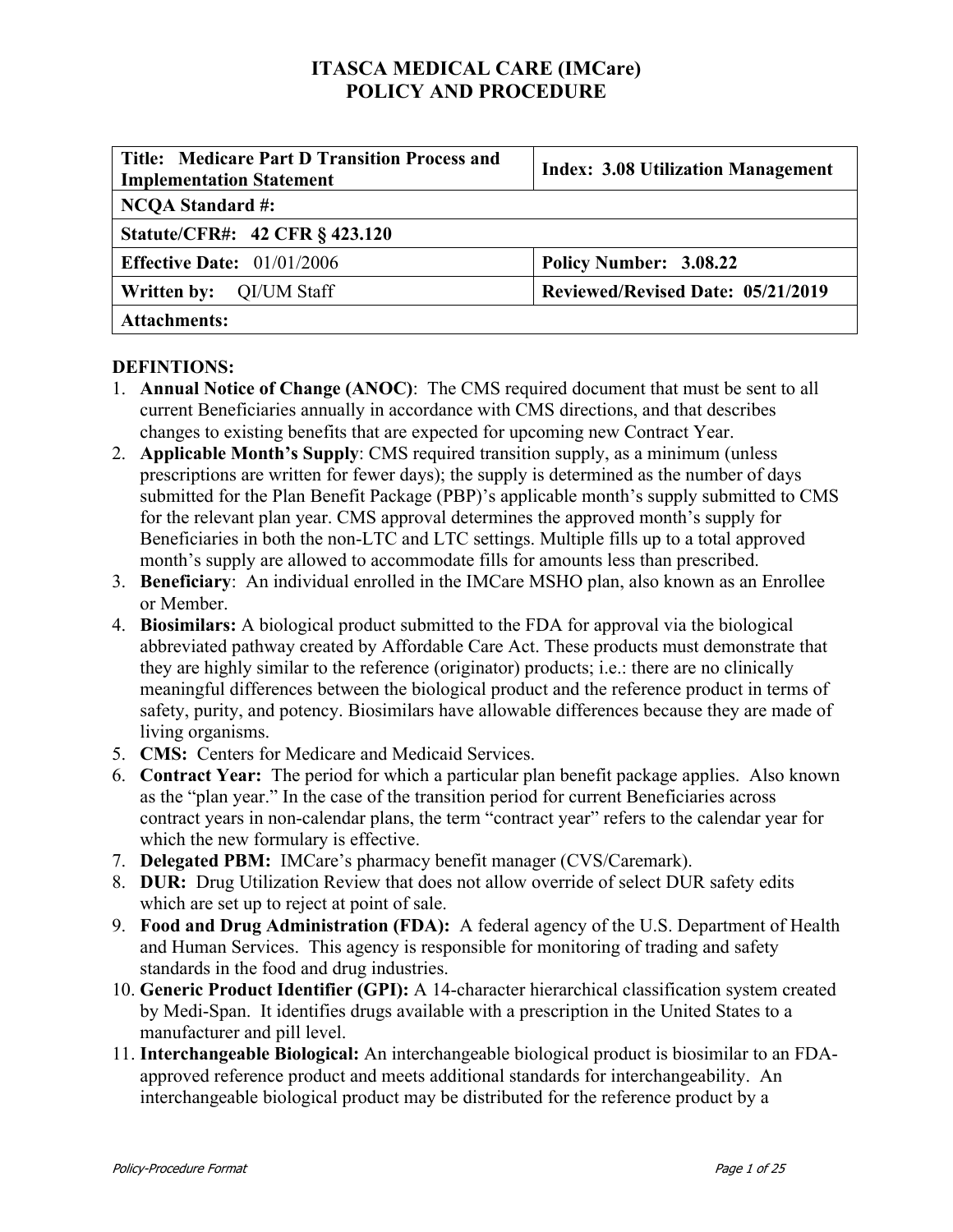pharmacist without the interventions of the health care provider who prescribed the reference product.

- 12. **Long-term Care** (**LTC):** Long-term care refers to facilities or institutions, such as nursing homes and skilled nursing facilities that provide healthcare to people who are unable to manage independently in the community. This care may represent custodial or chronic care management or short-term rehabilitative services.
- 13. **Low-income Cost-sharing Level III (LICS III):** Designation provided by CMS. The CMS LICS III eligibility designation plus the pharmacy submitted codes are evaluated for a claim to be eligible for LICS III benefits.
- 14. **Low Income Subsidy (LIS):** Subsidized premiums, deductibles, and/or copayments for which Eligible beneficiaries may be qualified. Also referred to as Extra Help.
- 15. **Medicare Part D (Part D):** Medicare Prescription drug benefit under Part D of the Social Security Act.
- 16. **MME:** Morphine Milligram Equivalent.
- 17. **Multi-Ingredient Compound (MIC):** referring to the logic for the determination of reimbursement and coverage of a claim that consists of multiple ingredients which are manually assembled and dispensed by a pharmacy.
- 18. **National Council of Prescription Drug Programs (NCPDP):** An American National Standards Institute (ANSI) accredited group that maintains a number of standard formats for use by the retail pharmacy industry, some of which have been adopted as Health Insurance Portability and Accountability Act (HIPAA) standards.
- 19. **National Drug Code (NDC):** The National Drug Code is a unique, 3-segment numeric identifier assigned to each medication listed under Section 510 of the US Federal Food, Drug, and Cosmetic Act.
- 20. **Non-formulary Drugs**: This means: (a.) Part D drugs that are not on a IMCare's formulary; (b.) Part D drugs previously approved for coverage under an exception once the exception expires and (c.) Part D drugs that are on a IMCare's formulary but require prior authorization, step therapy, or approved quantity limits lower than the Beneficiary's current dose, under a IMCare's utilization management rules.
- 21. **Non-Long-Term Care:** Describes Retail, Mail and Home Infusion facilities.
- 22. **P&T Committee:** Pharmacy and Therapeutics committee, which is a committee that, among other things, evaluates available evidence regarding the relative safety, efficacy, and effectiveness of prescription drugs within a class of prescription drugs and reviews recommendations for the development of formularies. The committee meets at least quarterly.
- 23. **PAMC:** Prior Authorization/Medical Certification Code. This is a field on the standardized pharmacy adjudication layout for entry of an authorization code provided by the processor.
- 24. **Patient Location Code (PLC):** RxClaim adjudication legacy system value that crosswalks from the Pharmacy Service Type and Patient Residence Type Code.
- 25. **Patient Residence Type (PR):** Pharmacies collect and record the patient residence at point of sale on the claim.
- 26. **PCD:** Protected Class Drug.
- 27. **Pharmacy Service Type (PST):** The type of service being performed by a pharmacy when different contractual terms exist between a payer and the pharmacy, or when benefits are based upon the type of service performed.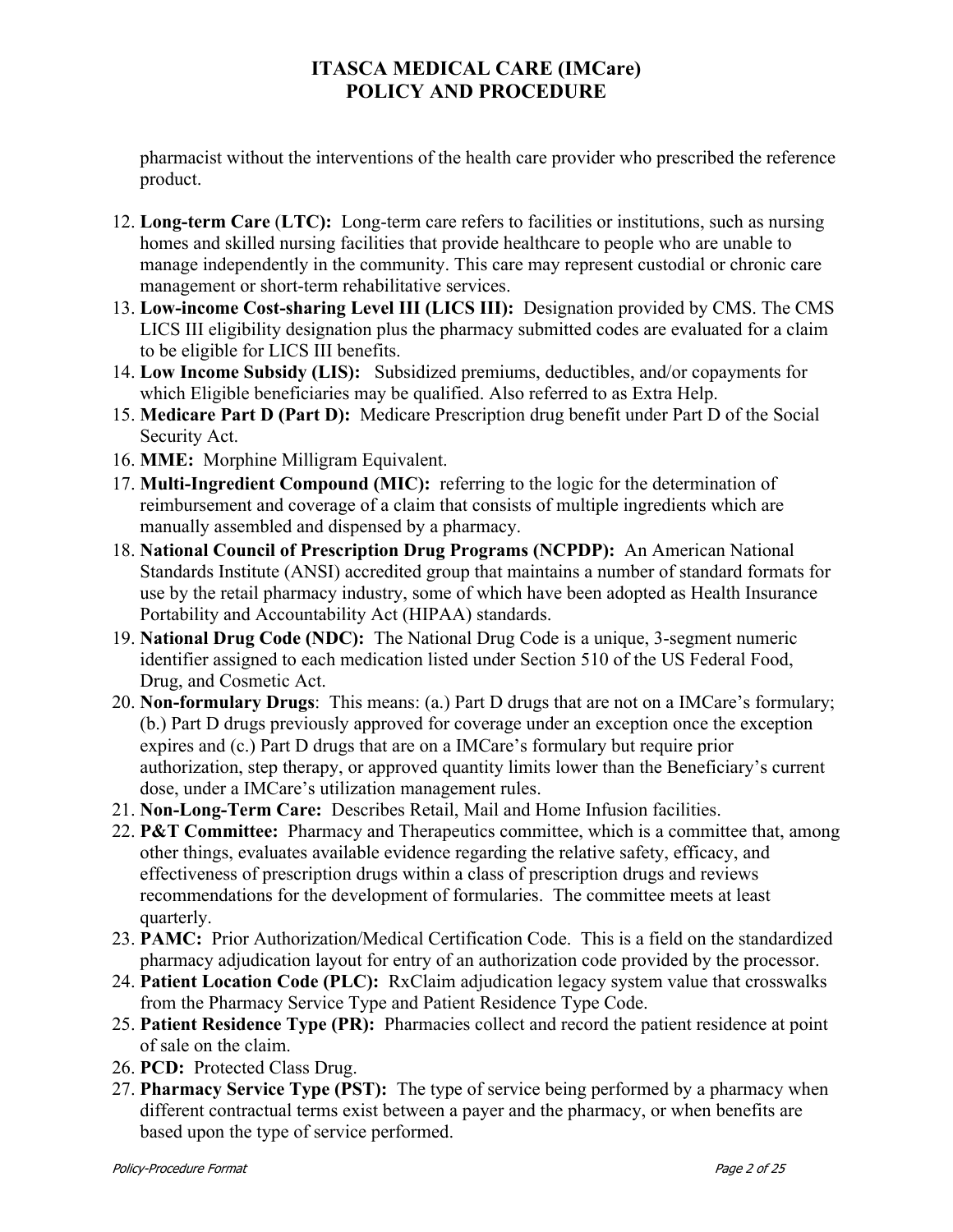- 28. **Point of Sale (POS):** A capability of retail pharmacies to electronically access plan design and eligibility information to process and transmit drug claims data at the time of purchase.
- 29. **Print Fulfillment:** CVS/Caremark business unit(s) that are responsible for the print fulfillment of some Beneficiary notifications including transition fill notifications to Beneficiaries and prescribers.
- 30. **Prior Authorization (PA):** An evaluation of the drug's prescribed use against a predetermined set of criteria in order to determine whether the drug/drug class will be covered by the beneficiary's insurance plan.
- 31. **RxClaim:** CVS/Caremark information technology system that serves to process and adjudicate Part D claims; otherwise known as the "system," "platform," or "system platform."
- 32. **Sponsor:** A Part D Sponsor that contracts with CVS/Caremark for pharmacy benefit management services including implementation of its transition process. Also known as the Plan or Plan Sponsor or Client. Sponsor is Itasca Medical Care (IMCare).
- 33. **Submission Clarification Code (SCC):** NCPDP data element indicating that the pharmacist is clarifying the claim submission.
- 34. **TF Window:** The Beneficiary Transition Fill window is the IMCare specified number of days (minimum of 90 days) during which Beneficiary transition benefits apply.
- 35. **Transition Fill Medicare (TF):** A temporary supply of a Part D covered drug per CMS Part D requirements.

### **POLICY:**

### **Transition fill policies are as follows:**

- 1. CVS/Caremark implements and maintains an appropriate transition process, as approved by CMS and consistent with CMS rules and guidance. The CVS/Caremark process allows a meaningful transition for the following groups of Beneficiaries whose current drug therapy may not be covered by the plan: (a.) new Beneficiaries enrolled in IMCare; (b.) newly eligible Medicare Beneficiaries from other coverage; (c.) the transition of Beneficiaries who switch from one plan to another after the start of a Contract Year; (d.) current Beneficiaries affected by negative formulary changes across Contract Years; (e.) Beneficiaries residing in long-term care (LTC) facilities, including Beneficiaries being admitted to or discharged from an LTC facility.
- 2. IMCare is responsible for submitting a copy of its transition policy process to CMS.
- 3. The transition policy will apply to Non-formulary Drugs, meaning: (a.) Part D drugs that are not on IMCare's formulary; (b.) Part D drugs previously approved for coverage under an exception once the exception expires and (c.) Part D drugs that are on IMCare's formulary but require prior authorization or step therapy or approved quantity limits lower than the Beneficiary's current dose under IMCare's utilization management rules. The transition process allows for medical review of Non-formulary Drug requests, and when appropriate, a process for switching new Part D Sponsor Beneficiaries to therapeutically appropriate formulary alternatives failing an affirmative medical necessity determination. CVS/Caremark will handle Biosimilars as non-interchangeable brand/generic products for its programs and processes involving transition fill and will apply the appropriate cost share according to CMS guidance. The IMCare P&T committee meets on a regular basis, but no less than quarterly and reviews procedures for coverage determination and exceptions, and, if appropriate, a process for switching new enrollees to therapeutically appropriate formulary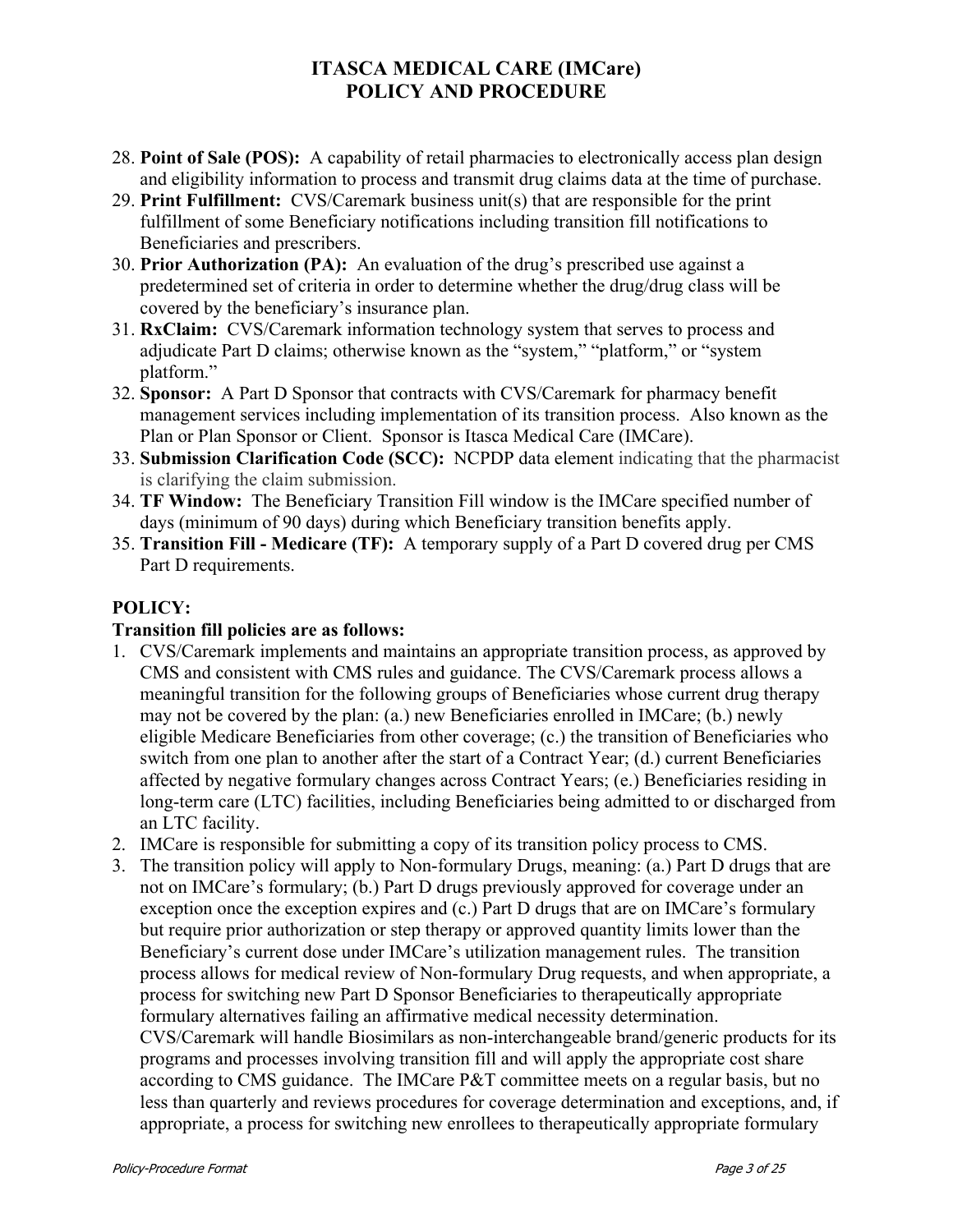alternatives failing an affirmative medical necessity determination. For 2020, IMCare is delegating formulary management to CVS/Caremark.

- 4. CVS/Caremark will have systems capabilities that allow CVS/Caremark to provide a temporary supply of non-formulary Part D drugs in order to accommodate the immediate needs of a Beneficiary, as well as, to allow IMCare and/or the Beneficiary sufficient time to work with the prescriber to make an appropriate switch to a therapeutically equivalent medication or the completion of an exception request to maintain coverage of an existing drug based on medical necessity reasons. CVS/Caremark Transition Fill (TF) processing and coding applies point-of-sale (POS) messaging to pharmacies.
- 5. IMCare's transition process will apply in the non-LTC setting such that the transition policy provides for at least a one-time temporary fill of at least the applicable month's supply of medication (unless the Beneficiary presents a prescription written for less than a month's supply in which case IMCare must allow multiple fills to provide up to a total of the applicable month's supply of medication) anytime during the first 90 days of a Beneficiary's enrollment in IMCare, beginning on the Beneficiary's effective date of coverage. These quantity and time plan limits may be greater based on IMCare's benefit design and will be limited by the amount prescribed. For 2020, IMCare's set up allows a month's supply of 30 within the 90 day TF Window.
- 6. CVS/Caremark will apply IMCare's cost-sharing tier for a temporary supply of drugs provided under its transition process such that it will not exceed the statutory maximum copayment amounts for low-income subsidy (LIS) eligible Beneficiaries. For non-LIS eligible Beneficiaries:
	- a. Non-formulary Part D drugs transition supply will receive the same cost sharing that would apply for a non-formulary drug approved through a formulary exception.
	- b. Formulary transition supply will receive the same cost sharing for a formulary drug subject to utilization management edits provided during the transition that would apply if the utilization management criteria are met.
- 7. CVS/Caremark transition process in the long-term care setting will include the following attributes: (a.) the transition policy will provide for a one time temporary fill of at least an applicable month's supply (unless the Beneficiary presents with a prescription written for less) consistent with the applicable dispensing increment in the LTC setting with multiple fills allowed to provide up to a total of a month's supply of medication if needed during the first 90 days of a Beneficiary's enrollment in IMCare, beginning on the Beneficiary's effective date of coverage; (b.) after the transition period has expired or the days supply is exhausted, the transition policy will provide for at least a 31-day emergency supply of nonformulary Part D drugs (unless the Beneficiary presents with a prescription written for less than the 31 days supply) while an exception or prior authorization determination is pending; and (c.) for Beneficiaries being admitted to or discharged from a LTC facility, early refill edits will not be used to limit appropriate and necessary access to their Part D benefit, and such Beneficiaries will be allowed to access a refill upon admission or discharge. For 2020, IMCare's plan set up allows a month's supply of 31 within the 90 day TF Window for LTC and New Patient/Level of Care Change. LTC Emergency Supply allows a 31 days supply LTC Emergency Supply is allowed per rolling 30 days.
- 8. CVS/Caremark will only apply the following utilization management edits during transition at POS: edits to determine Part A or B versus Part D coverage, edits to prevent coverage of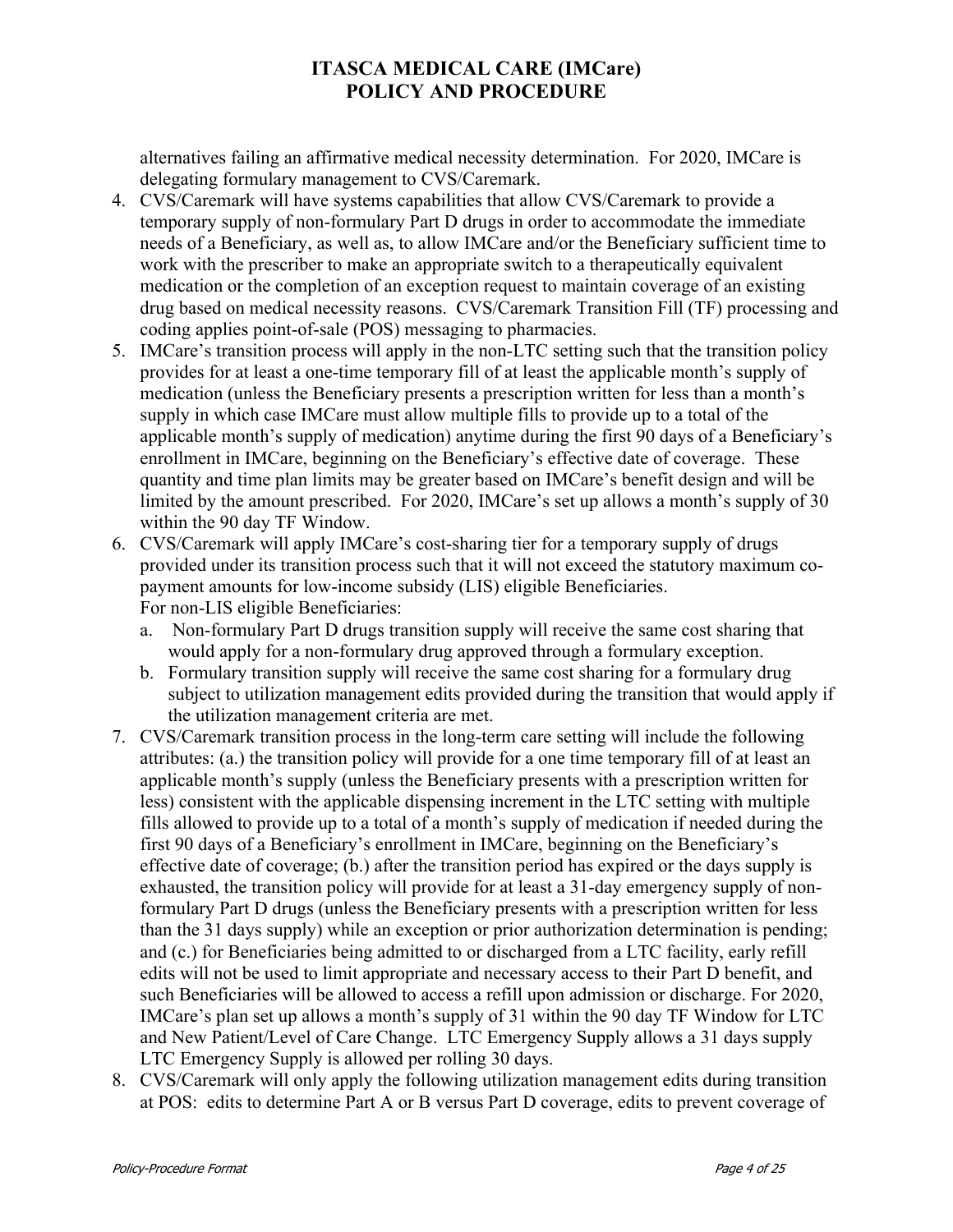non-Part D drugs, and edits to promote safe utilization of a Part D drug. Step therapy and prior authorization edits will be coded to be resolved at POS.

- 9. CVS/Caremark transition process will allow refills for transition prescriptions dispensed for less than the written amount due to quantity limit safety edits or drug utilization edits that are based on approved product labeling.
- 10. CVS/Caremark will apply its transition processes to a brand-new prescription for a Nonformulary Drug if it cannot make the distinction between a brand-new prescription for a Nonformulary Drug and an ongoing prescription for a Non-formulary Drug at POS.
- 11. CVS/Caremark will send written notice via U.S first class mail to Beneficiary within three business days of adjudication of a temporary transition fill. The notice will include (a.) an explanation of the temporary nature of the transition supply a Beneficiary has received; (b.) instructions for working with IMCare and the Beneficiary's prescriber to satisfy utilization management requirements or to identify appropriate therapeutic alternatives that are on IMCare's formulary; (c.) an explanation of the Beneficiary's right to request a formulary exception; and (d.) a description of the procedures for requesting a formulary exception. For long-term care residents dispensed multiple supplies of a Part D drug in increments of 14 days-or-less, the written notice will be provided within three business days after adjudication of the first temporary fill. CVS/Caremark will use the Transition Notice provided by IMCare. IMCare will seek to obtain CMS approval for the notice submitted using the CMS model Transition Notice via the file-and-use process or submitting a non-model Transition Notice to CMS for marketing review subject to a 45-day review. CVS/Caremark will use reasonable efforts to provide notice of TF to prescribers to facilitate transitioning of Beneficiaries. For 2020, IMCare is using CVS/Caremark to fulfill transition notices.
- 12. IMCare will make available prior authorization or exceptions request forms upon request to both Beneficiaries and prescribing physicians via mail, fax, email, and with IMCare via www.IMCare.org. For 2020, IMCare is responsible for coverage determinations.
- 13. CVS/Caremark will extend its transition policy across Contract Years should a Beneficiary enroll in a plan with an effective enrollment date of either November 1 or December 1 and need access to a transition supply.
- 14. IMCare will make general transition process information available to Beneficiaries via the Medicare Prescription Drug Plan Finder link to IMCare's web site as well as in Beneficiary formulary and pre and post enrollment materials.
- 15. CVS/Caremark will provide a process for Beneficiaries to receive necessary Part D drugs via an extension of the transition period, on a case-by-case basis, to the extent that their exception requests or appeals have not been processed by the end of the minimum transaction period and until such time as a transition has been made (either through a switch to an appropriate formulary drug or a decision on an exception request). For 2020, IMCare will allow a 30 days supply for transition extension.
- 16. CVS/Caremark will implement the transition process for renewing beneficiaries whose drugs will be affected by negative formulary changes in the upcoming Contract Year. A transition will be implemented prior to the beginning of the Contract Year. The IMCare set up for Renewing Beneficiary history review is at a GPI 10 level with a look back of 180 days.
- 17. CVS/Caremark will maintain the ability to support routine and CMS-required reporting, as well as the ability to respond to ad hoc requests for: (a.) denied claim reports; and (b.) paid TF claim reports for new and renewing Beneficiaries. It will also maintain the ability to support test TF claim processing in response to ad hoc requests and will regularly review and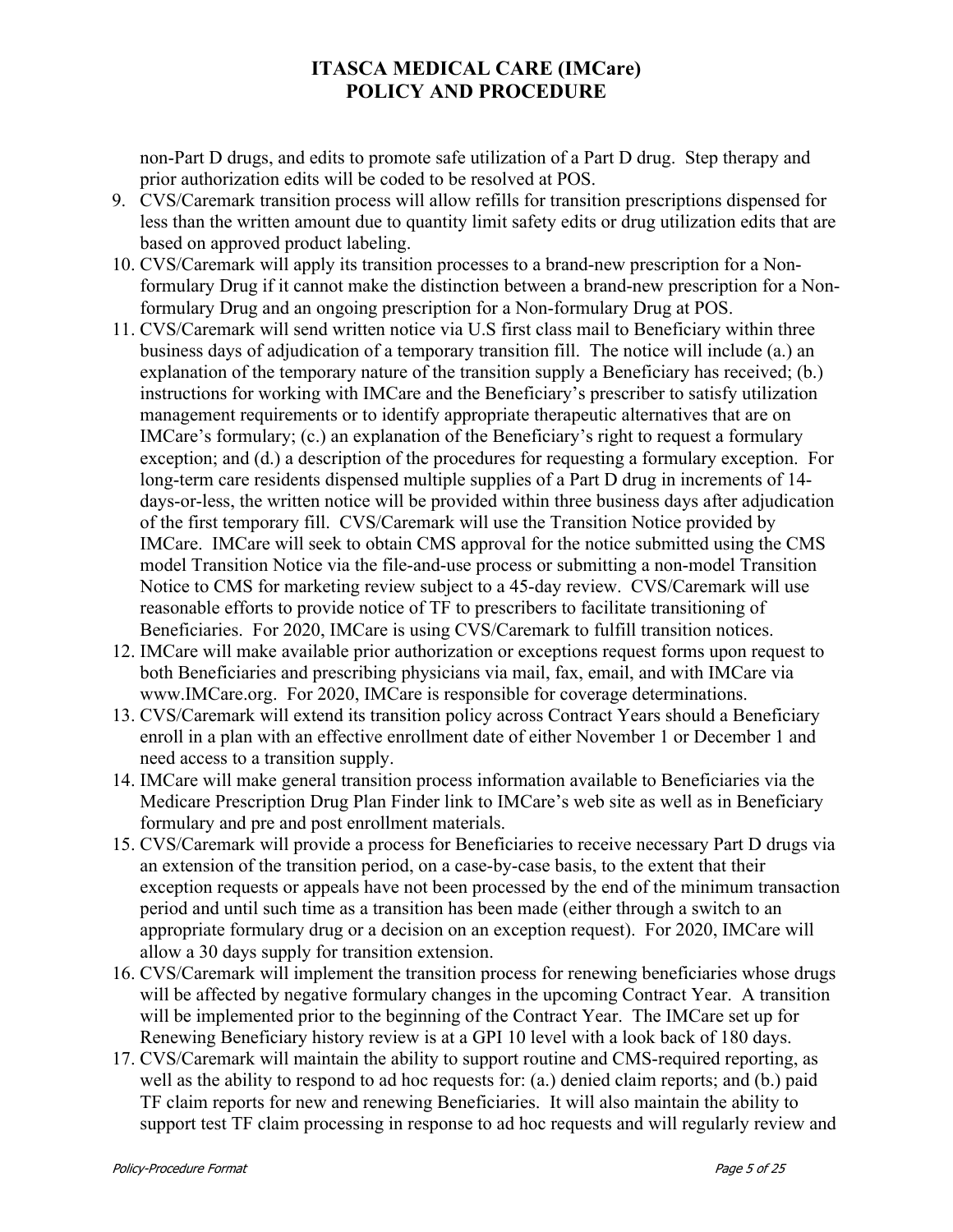audit TF program data and system operations to monitor adherence with Part D Transition Fill requirements.

### **PROCEDURE:**

- 1. IMCare's TF program is implemented by CVS/Caremark according to IMCare's requested benefit design.
	- a. Transition supplies are provided at POS to eligible Beneficiaries which are coded as the following:
		- i. New Beneficiaries in IMCare
		- ii. Newly eligible Medicare Beneficiaries from other coverage
		- iii. Beneficiaries who switch from another Part D Plan after the start of a Contract Year
		- iv. Current Beneficiaries affected by negative formulary changes (including new utilization management requirements) across Contract Year
		- v. Beneficiaries residing in LTC facilities
	- b. Transition fill supply limits are defined as cumulative days supplies calculated on Generic Product Identifier (GPI) 14 and are not based on number of fills.
	- c. Transition-eligible claims submitted for LICS III Beneficiaries are processed according to the Beneficiary's LICS Level and pharmacy submitted codes to determine if the claim received will be processed as non-LTC, LICS III or LTC.
- 2. IMCare will maintain a Med D TF policy and procedure and review, and if needed, revise, the document at least annually and as needed when processing changes occur.
- 3. Non-Formulary Drugs
	- a. Procedures to apply the transition policy to Non-formulary Drugs are to obtain the IMCare's P&T Committee approved formulary and UM edits and code into the adjudication system to identify the TF eligible claim at POS so that it can be paid.
	- b. Notwithstanding any references in this policy to expiring formulary exceptions, since CMS has not issued guidance stating that it does not expect Part D sponsors to include expiring formulary exceptions in transition policies, CVSCaremark will not apply its transition policy to expiring formulary exceptions unless and until CMS issues guidance requiring otherwise.
	- c. Procedures for medical review and identifying Formulary Alternatives are as follows:
		- i. The coverage determination and medical review processes and procedures ensure Beneficiaries have access to processes for medical review of Non-formulary drug requests.
		- ii. Information regarding therapeutically appropriate formulary alternatives is made available to Beneficiaries and prescribers failing an affirmative medical necessity determination.
		- iii. Beneficiaries who contact Customer Care and Pharmacies that contact the Pharmacy Help Desk are provided with information regarding available formulary alternatives when requested and/or are appropriate for Beneficiaries' care.
		- iv. IMCare is responsible for the procedures for coverage determinations and exceptions that in some cases may result in the need for a process for transitioning a Beneficiary to a therapeutically appropriate formulary alternative.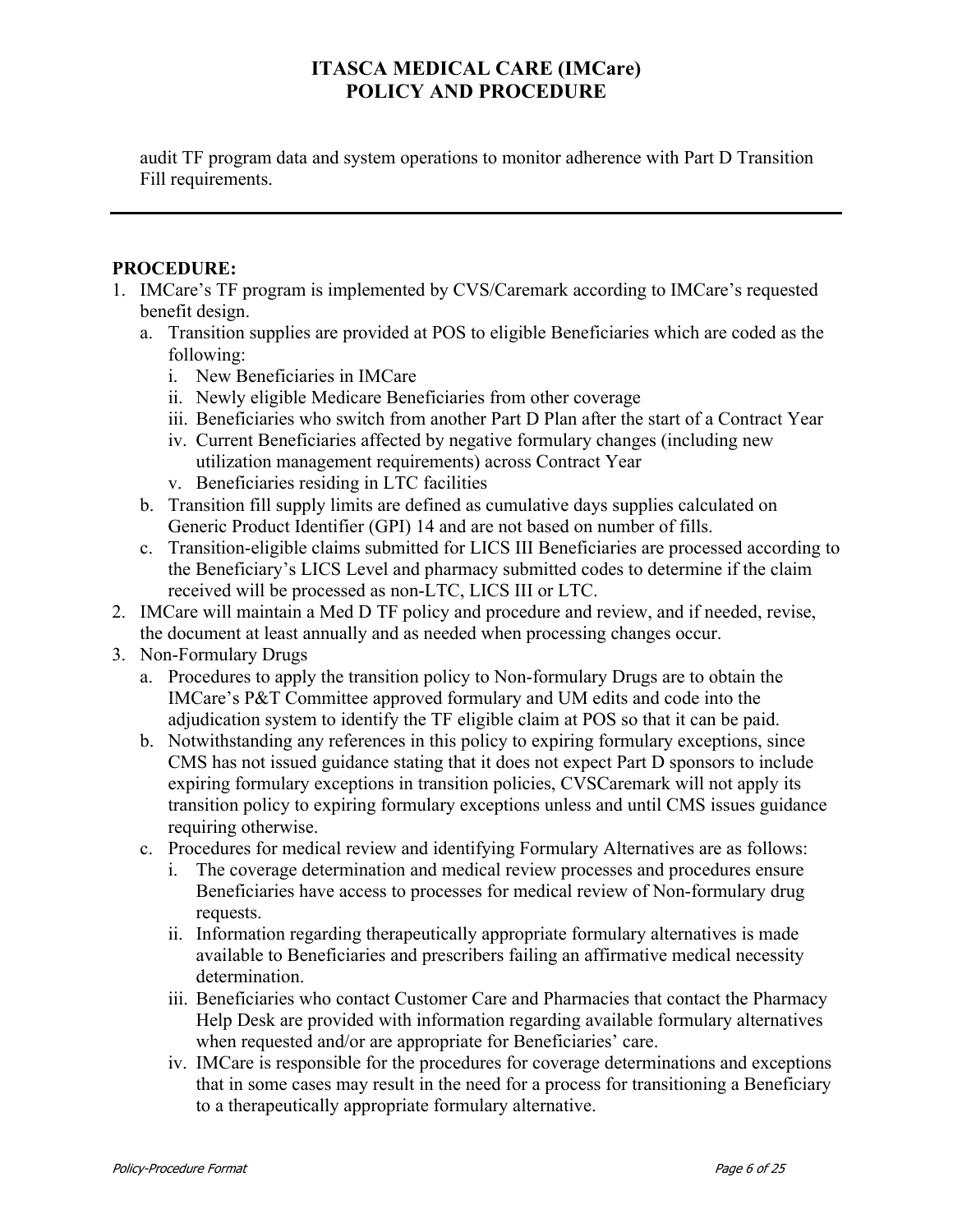- 4. POS transition fill processing is available and there are procedures in place for transition extensions and overrides, if needed, through the Pharmacy Help Desk and Customer Care. Transition fill POS messaging to pharmacies applies as follows:
	- a. The CVS/Caremark adjudication system automatically processes and pays transition filleligible claims and transmits POS messaging that the claims are paid under transition fill rules.
	- b. Transition fill messaging to pharmacies is consistent with current National Council of Prescription Drug Programs **(**NCPDP) Telecommunication claim standards (at the time of this publication, the current standard is D.0 and hereafter referred to as "Current NCPDP Telecommunication Claim Standards"). Pharmacies are not required to either submit, or resubmit, a Prior Authorization/Medical Certification Code (PAMC), or other transition fill-specific code for transition fill-eligible claims to pay.
	- c. Transition fill processing applies to both new and ongoing prescriptions at POS and through the Pharmacy Help Desk for Beneficiaries who are new to plan.
	- d. Communication and educational outreach to network pharmacies is ongoing throughout the year to provide information and instructions regarding transition fill policies and claim processing. At least annually, and more often as needed, transition fill pharmacy communications are distributed through the pharmacy network department.
- 5. Transition Fill for New or Renewing Beneficiaries in the Non-LTC Setting
	- a. In a Non-LTC setting, the CVS/Caremark adjudication system automatically processes and pays transition fill-eligible claims and transmits POS messaging that the claims are paid under Transition Fill rules for up to a cumulative applicable month's supply.
	- b. Pharmacies are not required to either submit, or resubmit a PAMC, or other transition fillspecific code for transition fill-eligible claims to adjudicate and pay.
	- c. Transition fills are available at POS through this functionality within the first 90 days of enrollment, beginning on the enrollment effective date.
	- d. The new and renewing Beneficiaries in a Non-LTC Setting may have greater quantity and time plan limits based on the benefit design and will be limited by the amount prescribed.
	- e. Non-LTC Level of Care Change
		- For non-LTC residents, an early refill edit will not be used to limit appropriate and necessary access to a transition fill. A transition fill may be provided automatically at POS, if the adjudication process indicates a Level of Care change from LTC to non-LTC with an early refill edit. Otherwise, the pharmacy will call the CVS/Caremark Pharmacy Help Desk in order to obtain an override to submit a Level of Care transition fill request.
- 6. CVS/Caremark will establish the cost-sharing per IMCare's plan design.
	- a. Cost-sharing for drugs supplied as a transition fill is set by statute for low-income subsidy (LIS) Beneficiaries.
	- b. For non-LIS Beneficiaries:
		- i. non-formulary transition supply will receive the same cost sharing that would apply if a non-formulary exception was applied
		- ii. transition supply for formulary drugs with a utilization management edit will receive the same cost share as would apply if the utilization management criteria is met
- 7. Long-term Care Processing

For LTC transition fills, the CVS/Caremark adjudication system automatically processes and pays transition fill-eligible LTC claims and transmits POS messaging that these are paid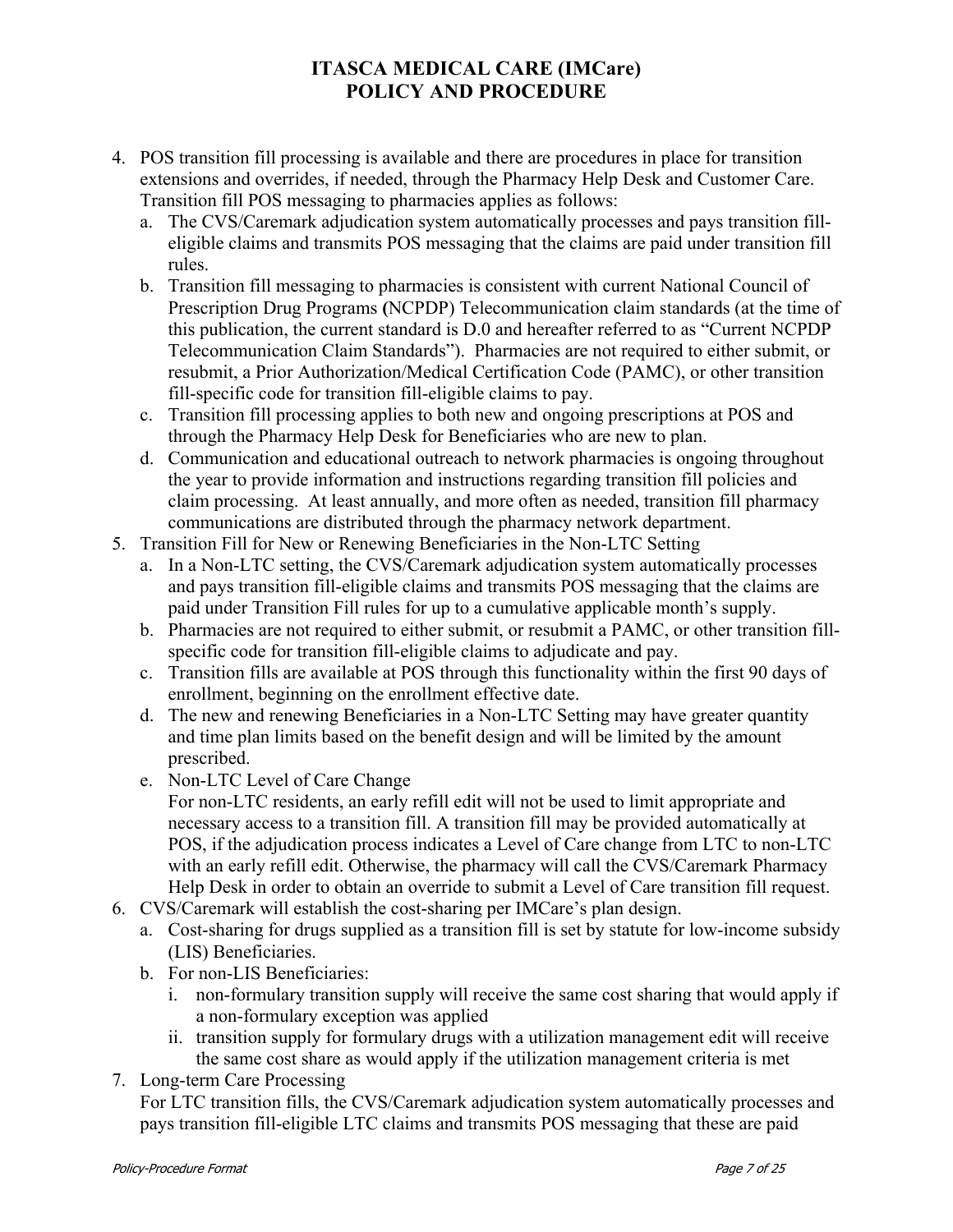under Transition Fill. LTC transition fills are allowed a cumulative applicable month's supply, except for oral brand solids which are limited to 14 day fills with exceptions as required by CMS guidance, unless submitted with a submission clarification code (SCC) of 21-36. SCC codes 21-36 indicate LTC dispensing of varying days supply. Multiple fills to provide up to a total of the applicable month's supply of medication are allowed consistent with the applicable dispensing increment in the LTC setting. These quantity and time plan limits may be greater based on the benefit design. Pharmacies are not required to either submit, or resubmit a PAMC, or other transition fill-specific code for transition fill-eligible claims to adjudicate and pay.

- a. LTC Transition Fill Emergency Supplies (ES)
	- i. To accommodate emergency fills for LTC residents after either the new or renewing TF supply has been exhausted or the TF Window expired, and while an exception or prior authorization is pending, an SCC is submitted by the pharmacy on POS claims. Emergency Supply Transition Fills are allowed up to a cumulative 31 days supply except for oral brand solids which are limited to 14 day fills with exceptions as required by CMS guidance, unless submitted with an SCC of 21-36. These drug claims would otherwise reject for being Non-formulary or formulary with prior authorization, step therapy, quantity limit or daily dose less than FDA maximum labeled dose, or age edits secondary to Beneficiaries having exhausted TF new or renewing TF supply and/or being outside the TF Window.
	- ii. LTC ES is allowed, per calendar day, per Beneficiary, per drug, per pharmacy, per plan, for the cumulative days supply during a rolling month, based on benefit design.
	- iii. These quantity plan limits may be greater based on the benefit design and will be limited by the amount prescribed.
- b. LTC Level of Care Changes
	- i. For LTC residents, an SCC is submitted by the pharmacy to allow transition fills and to override transition fill eligible rejects and Refill Too Soon rejects for new admissions. Level of Care Transition Fills are allowed up to an applicable month's supply except for oral brand solids which are limited to 14 day fills with exceptions as required by CMS guidance, unless submitted with an SCC 21-36. These drug claims would otherwise reject for being Non-formulary or formulary with utilization management edits.
	- ii. Level of Care Transition Fills are allowed per calendar day, per Beneficiary, per drug, per pharmacy, per plan for a cumulative days supply.
	- iii. For all Beneficiaries who experience a Level of Care Change, if a dose change results in an "early refill" or Refill Too Soon reject, the pharmacy may call the Pharmacy Help Desk to obtain an override.
	- iv. The quantity plan limits may be greater based on benefit design and will be limited by the amount prescribed.
- c. LICS III Beneficiaries
	- i. LICS III processing logic is allowed on a TF eligible claim for a LICS III Beneficiary with the appropriate pharmacy submitted codes.
	- ii. TF eligible LICS III claims are allowed the cumulative days supply allowance set for LICS III by the plan.
- 8. Utilization management edits not TF Eligible and Step Therapy and Prior Authorization processing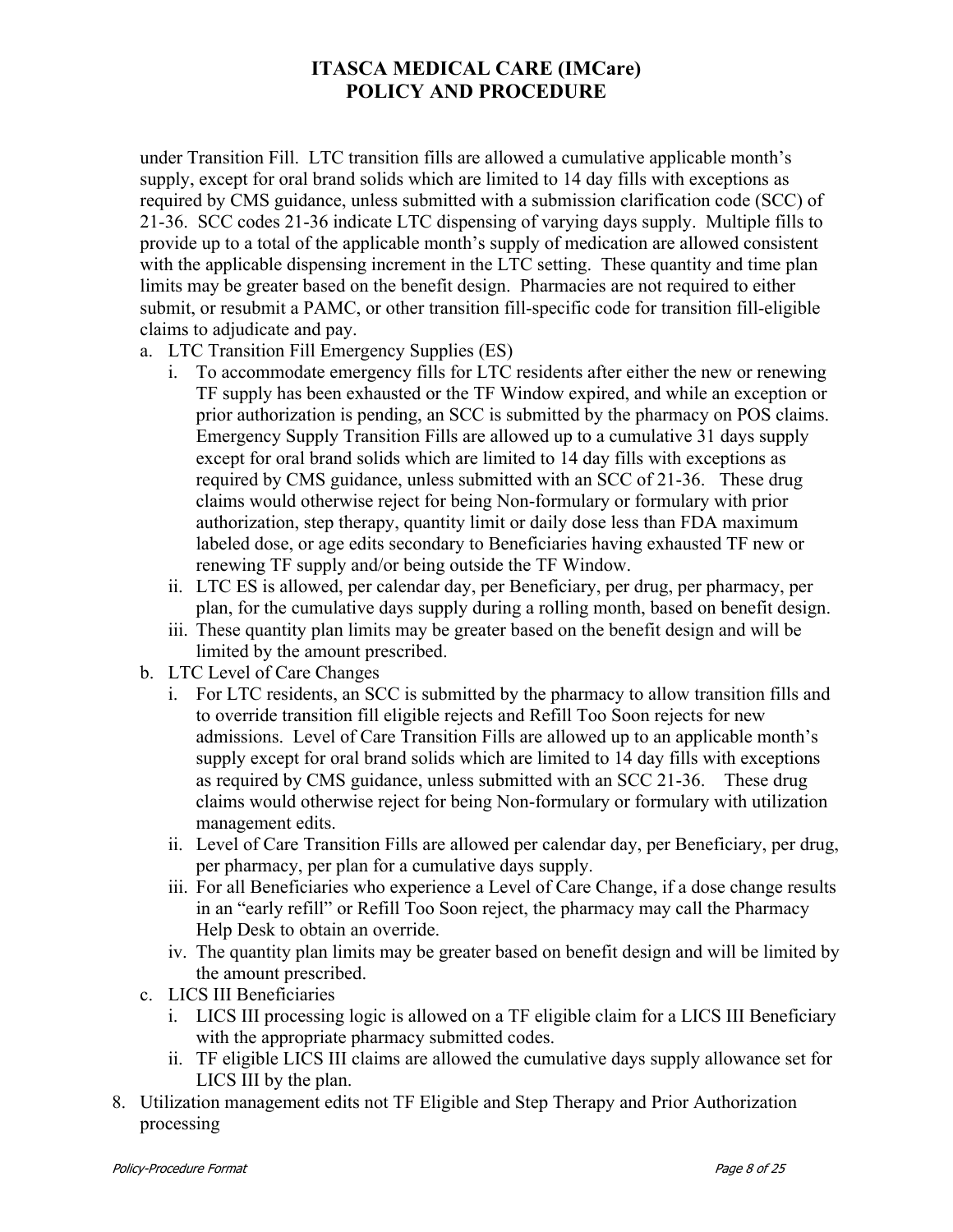- a. CVS/Caremark codes the following utilization management edits on drugs such that transition fill overrides are not applied:
	- i. Drugs requiring Part A or B vs. Part D coverage determination as identified on the CVS/Caremark drug database.
	- ii. Drugs excluded from Part D benefit as identified on the CVS/Caremark drug database.
	- iii. Edits to support the determination of Part D Drug Status.
	- iv. DUR safety edits such as therapeutic duplication, cumulative acetaminophen, morphine milligram equivalent (MME), drug interaction, and age alerts are set up to reject.
- b. TF eligible Step Therapy, Prior Authorization and non-safety quantity limit edits are resolved at POS.
- 9. Cumulative Days Supply
	- a. Transition refills for supplies dispensed at less than amount written, or less than the days supply available under transition rules are allowed multiple fills up to at least an applicable month's supply.
	- b. For DUR edits that are based on an FDA maximum recommended daily dose, Transition Fill claims which are dispensed at less than the prescribed amount due to this edit are allowed refills during the TF Window.
	- c. CVS/Caremark TF cumulative days supply accumulates at the drug GPI 14 level by Beneficiary and across plan (or plan codes). LTC Emergency Supply and LTC Level of Care Change/New Patient benefit accumulate separately.
	- d. These quantity limits may be greater based on the benefit design and will be limited by the amount prescribed.
- 10. The CVS/Caremark transition process is coded such that if the distinction cannot be made between a brand-new prescription for a Non-formulary Drug and an ongoing prescription for a Non-formulary Drug at the POS, the CVS/Caremark transition process will be applied to the prescription as if it is ongoing drug therapy. This is referred to as the New Beneficiary process.
- 11. Transition Notices
	- a. A written transition notice is mailed via US First Class mail to the Beneficiary within three business days after adjudication of a temporary fill.
	- b. For LTC TF for oral brand solids limited to a 14 days supply, a TF notice will be sent only after the *first* temporary fill.
	- c. The notice identifies the:
		- i. explanation of the temporary nature of the transition supply provided to the Beneficiary
		- ii. instructions for working with IMCare and prescriber to satisfy utilization management requirements or to identify therapeutically equivalent and appropriate formulary alternatives
		- iii. an explanation of the Beneficiary's right to request a formulary exception
		- iv. a description of the procedures for requesting a formulary exception
	- d. CVS/Caremark supports use of the current CMS "Model Part D Transition Notice" for notification to Beneficiaries of the reasons for their transition fills and recommendations for actions.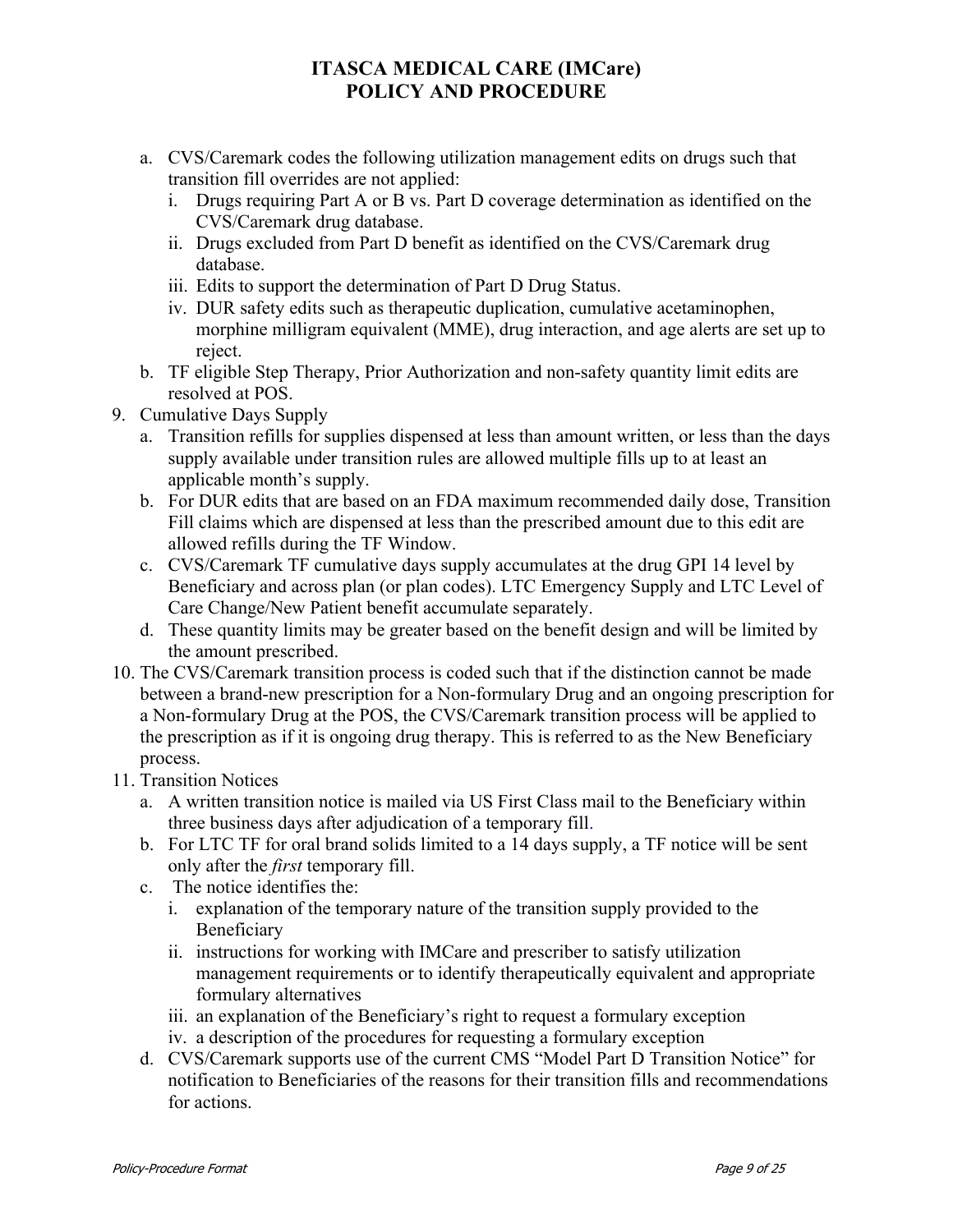- e. Transition notices to prescribers are provided when a Beneficiary transition fill notice is produced. The content of this notice is based on the content of the Beneficiary transition fill notice, or CMS model notice if provided. Reasonable efforts are made to deliver the notice to the prescriber.
- 12. Availability of Prior Authorization and Exception Request Forms
	- a. IMCare authorization and exception request forms are available upon request by Beneficiary or prescriber via a variety of means including by e-mail, mail, fax, and via forms posted on IMCare's website.
- 13. The CVS/Caremark transition process for new Beneficiaries is coded to apply across Contract Years for Beneficiaries with an effective enrollment date at the end of the plan year and who need access to a transition supply for a negative formulary change. These Beneficiaries are eligible for a TF for a negative formulary change from the date they enroll in the current Contract year through the TF Window which starts on January 1 of the next plan year.
- 14. Intentionally left blank to maintain consistent numbering between sections.
- 15. Transition Extensions On a case-by-case basis, CVS/Caremark Customer Care will provide an extension of the transition period to accommodate Beneficiaries who continue to await resolution of a pending prior authorization or exception request. The extensions are available through the Pharmacy Help Desk or Customer Care and per IMCare's plan design.
- 16. Consistent with the transition fill process provided to new Beneficiaries, CVS/Caremark provides transition fills to renewing Beneficiaries during the TF Window of the Contract Year with a history of utilization of impacted drugs when those Beneficiaries have not been transitioned to a therapeutically equivalent formulary drug; or for whom formulary exceptions/prior authorizations are not processed prior to the new Contract Year. This applies at POS to all renewing Beneficiaries including those residing in LTC facilities.
	- a. Renewing Beneficiary Transition Fills are available to all Beneficiaries during the TF Window who are impacted by a negative formulary change. Renewing Beneficiaries need to have a history of utilization of the drug for which coverage is being requested.
	- b. For these Beneficiaries, the CVS/Caremark adjudication system automatically processes and pays transition fill-eligible claims and transmits POS messaging that these are paid under transition fill rules.
	- c. Additional transition supplies are available on a case-by-case basis through the Pharmacy Help Desk to ensure adequate transition. Pharmacies are not required to either submit, or resubmit a PAMC, or other transition fill-specific code for transition fill-eligible claims to adjudicate and pay.
	- d. The quantity and time plan limits may be greater based on benefit design and will be limited by the amount prescribed.
- 17. Transition Fill Program Monitoring & Reporting
	- a. Transition fill processes are monitored both across and within each program area that has responsibility for TF processes. TF program monitoring is both quantitative and qualitative.
	- b. Transition claim adjudication data are used to produce standard paid TF Claim and rejected claim reports for quantitative program monitoring. Program performance monitoring includes reporting and monitoring of all TF types: new and renewing Beneficiary TF; and New Patient Admission and LTC Emergency Supply TF.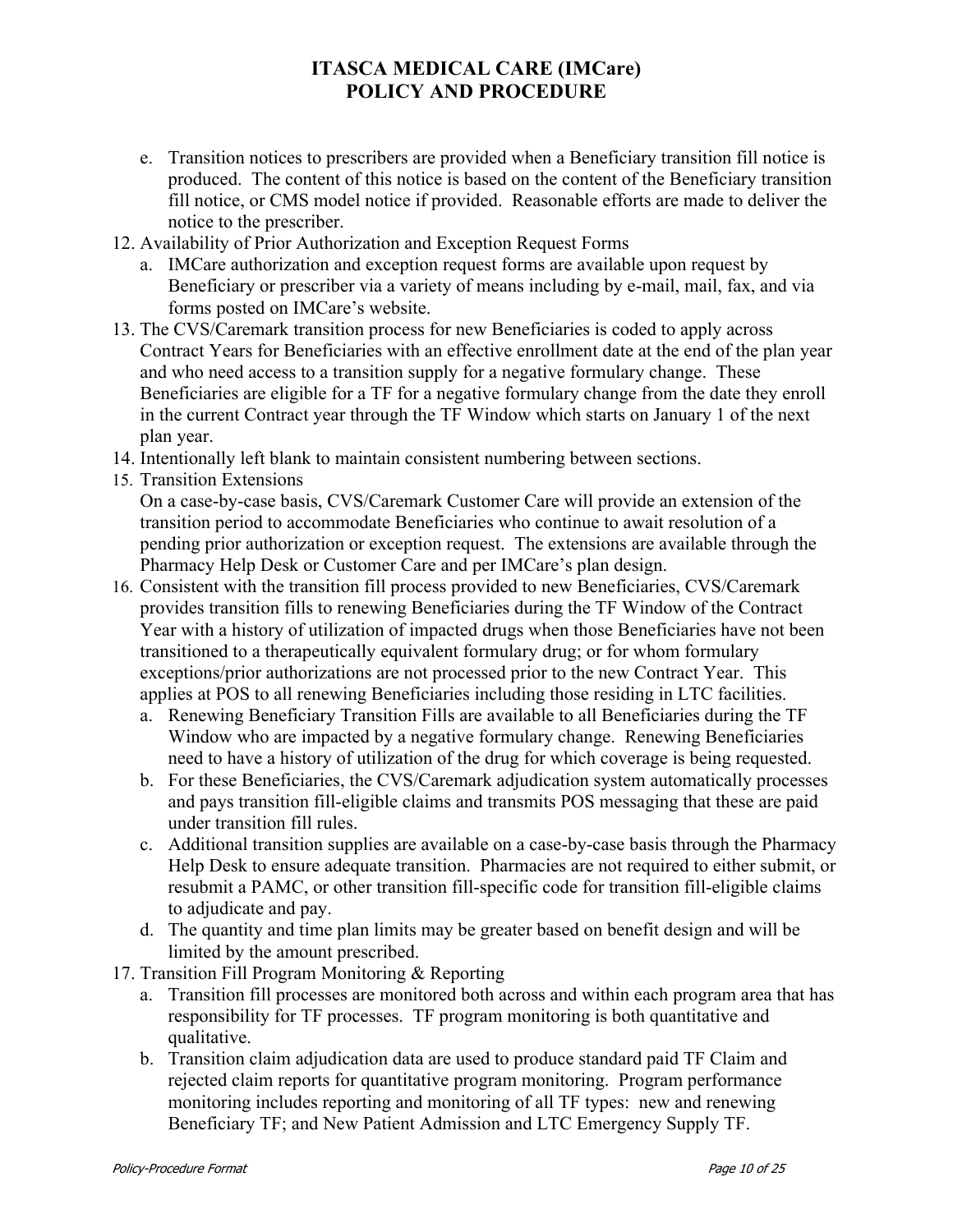- c. Support for and Response to Audit and Other Data Requests
	- i. Audit requests for transition fill data from CMS or other appropriate entities are responded to within the time period designated in the request; or as soon as reasonably feasible, whichever is most appropriate per the requestor.
	- ii. Non-urgent requests for transition fill data are responded to within ten business days. Other response times are available on case-by-case, as needed, basis.

### **IMPLEMENTATION STATEMENT**

The following is a summary statement for how eligible claims process under TF adjudication system rules upon point of sale (POS) and manual submission to allow the override of system edits that would otherwise result in rejected claims. The objective of these TF adjudication system rules is to ensure pharmacies are able to resolve and override TF-eligible edits at POS toward the goal of ensuring Beneficiary access to medications per Part D requirements and guidance.

- 1. TF Adjudication System ensures that:
	- a. TF-eligible claims for new and ongoing prescriptions automatically adjudicate upon submission at POS for:
		- i. New Beneficiaries in IMCare
		- ii. Newly eligible Medicare Beneficiaries from other coverage
		- iii. Beneficiaries who switch from another Part D Plan after the start of a contract year
		- iv. Current Beneficiaries affected by negative formulary changes (including new utilization management requirements) from one Contract Year to the next
		- v. Beneficiaries residing in LTC facilities
	- b. Transition fill processing is also available via manual overrides through the Pharmacy Help Desk.
	- c. TF Window and eligibility check is applied to the claim.

The Beneficiary's TF eligibility start date is provided by IMCare and based on plan design. TF logic is not invoked if a claim exceeds either TF Window or cumulative days supply parameters based on Beneficiary eligibility.

- d. TF processing allows for transition supplies of different drug strengths. TF benefits (including Cumulative Days Supply) are set up based on Drug Generic Product Identifier (GPI) 14 to allow TF processing of different strengths of a drug under TF system rules. This ensures that a Beneficiary taking a drug with one strength is able to receive TF for same drug/different strength if they present with a new prescription within TF-eligible time period.
- e. For Beneficiaries who are new to plan, renewing Beneficiaries during the TF Window, and for LTC new patient admissions and emergency supplies, TF for dosage escalation is allowed, as appropriate, by manual override via the CVS/Caremark Pharmacy Help Desk.
- f. Med D Drugs only allowed for TF. Non-Med D drugs are excluded from TF processing. Non-Med D drugs are identified with an "N" in the "Med D" field on the CVS/Caremark drug database. This enables the system TF logic to exclude these from transition fill processing when claims for these drugs are submitted by pharmacies. Drugs that are covered under the Medicare Part D benefit and, therefore potentially eligible for TF, are identified with a "Y" on the Med D field on the CVS/Caremark drug database.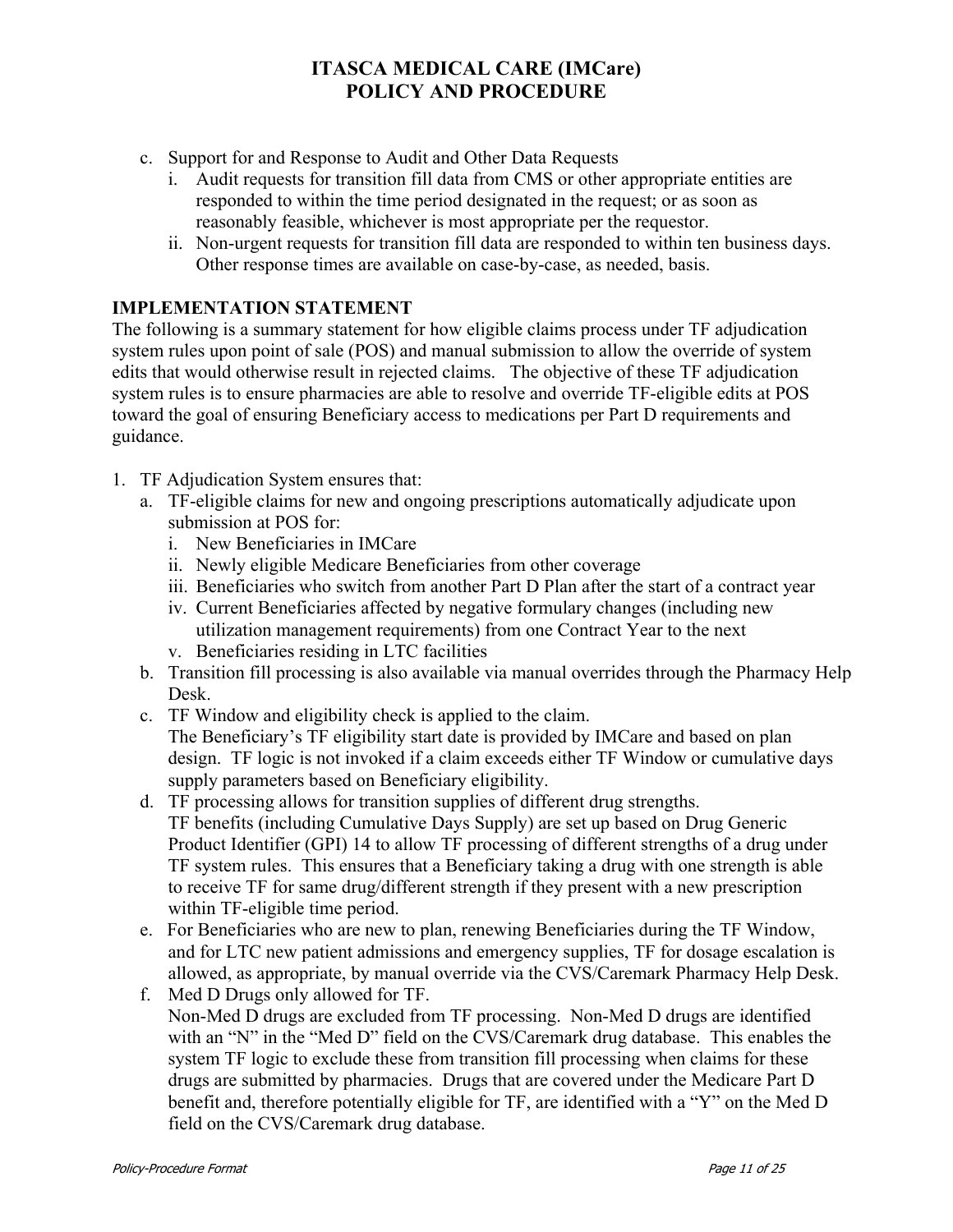g. Multi-Ingredient Compounds processed for TF.

TF processing for Multi-Ingredient Compound (MIC) drugs is based on the formulary status of the claim. Depending on the MIC benefit design setup selected, the formulary status of the MIC claim can be based on the formulary status of the most expensive ingredient submitted or the formulary status of the entire claim (if all MICs are considered formulary, or all Non-formulary, or only topical MICs are considered Nonformulary and non-topical MICs are based on most expensive ingredient submitted). Only Non-formulary drugs will process under MIC TF rules. Step therapy protocols are bypassed for MIC drugs and these claims are paid outside of TF. QvT, daily dose and age edits may be bypassed for MIC drugs and claims paid outside of TF based on benefit design set-up. Since MICs are Non-formulary Drugs and generally covered only pursuant to an approved exception request, MIC drugs processed for TF are assigned the cost share applicable to the exception tier (i.e. the cost sharing applicable to Nonformulary Drugs approved pursuant to an exception request). MIC transition supply for formulary drugs with a UM edit will receive the same cost share as would apply if the UM criteria is met.

Step 1: MIC adjudication determines the type of compound; determines if the MIC is a Part A or B or Part D drug. If the MIC is determined to be Part D eligible drug (no Part A or B ingredients and at least one Part D ingredient), then proceed to Step 2.

Step 2: Adjudication determines the formulary status of the Part D MIC claims based on benefit design; benefit setup determines if it is either formulary or Non-formulary.

- i. If the plan has designated all compounds or only topical compounds as Nonformulary, then the entire claim is considered Non-formulary and TF will apply.
- ii. If the plan bases the formulary status on the most expensive Part D ingredient:
	- 1. If the most expensive ingredient is a formulary drug, then all Part D ingredients in the MIC pay at contracted rates.
	- 2. If the most expensive ingredient is Non-formulary and is eligible for TF, then all part D ingredients in the MIC pay as TF. The TF letter refers to this prescription as a "compound" prescription.
	- 3. If the most expensive ingredient is not eligible for TF, the entire MIC will reject/not pay as TF.

For 2019, IMCare will process MIC claims based on the formulary status of the most expensive ingredient. The following edits will not be bypassed for MIC claims: QvT, daily does and age.

- 2. This policy and procedure is updated at least annually in advance of the CMS TF attestation window with the process changes expected for the following year. The policy is also updated as needed for additional changes.
- 3. Claims for Non-formulary Drugs are eligible for TF processing.
	- a. Generic Drug Launch
		- i. Brand Drug retained as formulary when generic released: In the event of the launch of a new generic drug, IMCare elects whether to retain the brand on the formulary and not to add the generic to the formulary. A Beneficiary with the equivalent brand drug in the look back history will not be eligible for a transition fill of the generic with the same formulation, if IMCare elects not to offer the TF. The pharmacy will be messaged to dispense the brand. The brand would be available without the need for a transition fill. If a Beneficiary is currently taking a brand drug, a transition fill for the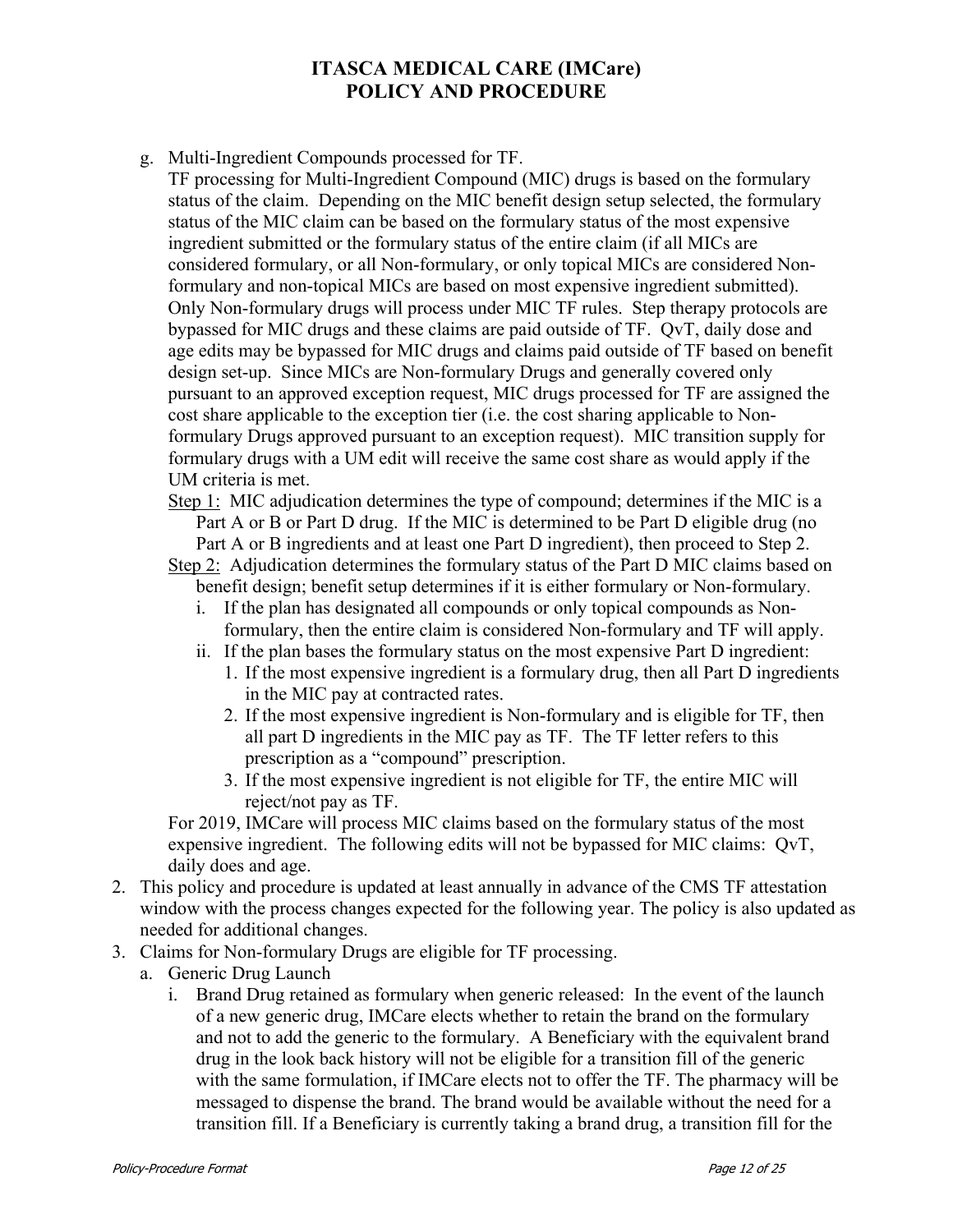brand drug with a formulary change will be provided to allow Beneficiary sufficient time to work with the prescriber to obtain an appropriate switch to a therapeutically equivalent medication or the completion of an exception request to maintain coverage of an existing drug based on medical necessity reasons.

- ii. Generic drug immediate substitution: In the event of the launch of a new generic drug, CVS/Caremark will evaluate if the generic drug will be immediately added to the formulary and the brand drug changed to a Non-formulary status that is not TF eligible.
- b. Beneficiaries with a current claim for a drug that requires a quantity limit lower that the quantity limit on the beneficiary's history dose will be eligible for TF processing.
- 4. Systems capabilities exist to provide transition supplies at POS. Pharmacies are not required to either submit, or resubmit a PAMC or other TF-specific codes for a TF-eligible claim to adjudicate.
	- a. POS Pharmacy Provider Notification
		- i. Pharmacies are notified at POS that claims have paid under TF rules, which is intended to assist pharmacies with discussing next steps with Beneficiaries.
		- ii. TF processing information and communications are sent to all network pharmacies. The TF processing information and communications include, though are not necessarily limited to the: Pharmacy Provider Manual and all related updates; and the Medicare Part D Information/Reminders document that is sent annually to network pharmacies prior to the beginning of each new Contract Year.
		- iii. CVS/Caremark Pharmacy Help Desk (PHD): Pharmacies contacting the PHD are verbally informed of Beneficiary's TF availability, process and rights for requesting prior authorization and/or exception, and how to submit an automated TF request.
		- iv. Auto-pay of TF-Eligible Claims

When submitted claims are eligible for payment under TF rules, RxClaim adjudication system logic applies the TF PAMC 22223333444 to the claim, tags the claim as a paid TF, and returns the below messaging on paid TF claims. Pharmacies are not required to either submit, or resubmit a PAMC or other TF-specific codes for a TF-eligible claim to adjudicate. The TF-related codes and messaging returned to pharmacies on paid TF claims is compliant with Current NCPDP Telecommunication Claim Standards. In accordance with these standards, the "Paid under transition fill" messaging follows the ADDINS (additional insurance) and Brand/Generic Savings messaging when these apply. Otherwise, the "Paid under transition fill" is returned as the first message on paid TF claims. Non-TF eligible claims are rejected and are not paid under TF rules.

"Paid under transition fill. Non-formulary."

"Paid under transition fill. PA required."

"Paid under transition fill. Other reject." (Note: This includes Step, QvT, Daily Dose and Age requirements)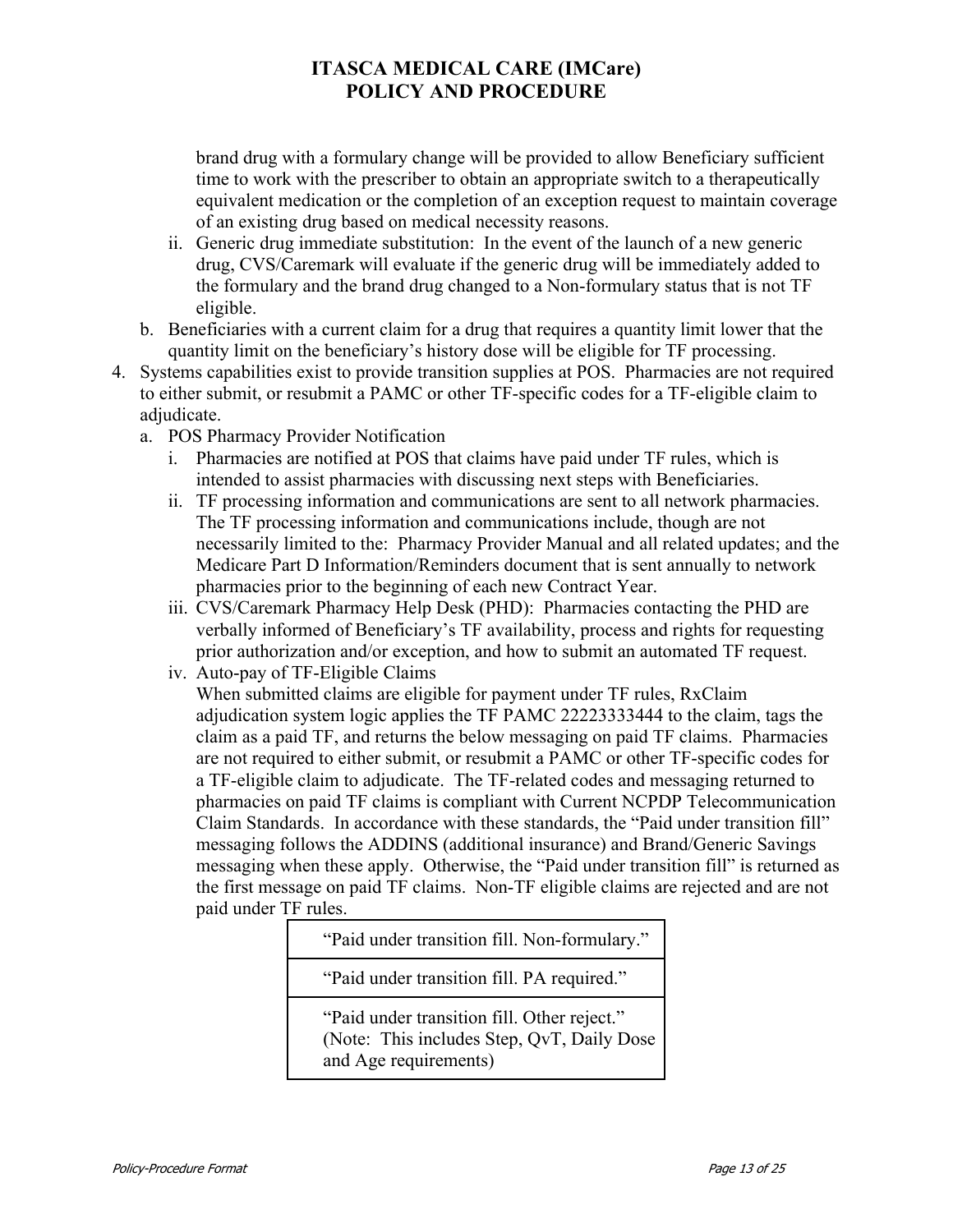In addition to the POS messaging above, and in accordance with Current NCPDP Telecommunication Claim Standards, the below approval message codes are also returned on TF paid claims.

| <b>NCPDP</b><br><b>Pharmacy</b> | <b>TF Condition</b>                                                                        |
|---------------------------------|--------------------------------------------------------------------------------------------|
| Approval<br><b>Message Code</b> |                                                                                            |
| 005                             | TF claim is paid during transition period but required a prior<br>authorization            |
| 006                             | TF claim is paid during transition period and was considered Non-<br>formulary             |
| 007                             | TF claim is paid during transition period due to any other<br>circumstance                 |
| 009                             | TF claim is paid via an emergency fill scenario but required a prior<br>authorization      |
| 010                             | TF claim is paid via an emergency fill scenario and was<br>considered Non-formulary        |
| 011                             | TF claim is paid via an emergency fill scenario due to any other<br>circumstance           |
| 013                             | TF claim is paid via a level of care change scenario but required a<br>prior authorization |
| 014                             | TF claim is paid via a level of care change scenario and was<br>considered Non-formulary   |
| 015                             | TF claim is paid via a level of care change scenario due to any<br>other circumstance      |

#### **TF APPROVAL MESSAGE CODES**

b. There are conditions under which it may be necessary for IMCare to enter a manual TF override. These situations include, but are not necessarily limited to:

- i. Non-LTC Beneficiary moves from one treatment setting to another, if not identified automatically through the adjudication process
- ii. Beneficiary has requested an exception and the decision is pending at the time the TF period expires, or the TF cumulative days supply exhausted
- iii. TF for dosage increase is needed
- c. When manually entered with the TF PAMC, these TF overrides are adjudicated and tagged via the same processes as automated POS TF's. The same "Paid under transition fill…" messaging is returned to Pharmacies on manual TF overrides as returned on automated paid TF claims. TF letters are produced and sent to Beneficiary for manual TF overrides same as POS overrides.
- 5. TF Days Supply & Time Period Parameters (and LTC Days Supply for Statement 7)

| a.                           |                                                                                                                       |
|------------------------------|-----------------------------------------------------------------------------------------------------------------------|
| Description                  | <b>TF Days Supply</b>                                                                                                 |
| New & Renewing Beneficiaries |                                                                                                                       |
|                              | • These quantity and time plan limits may be greater based<br>on the benefit design and will be limited by the amount |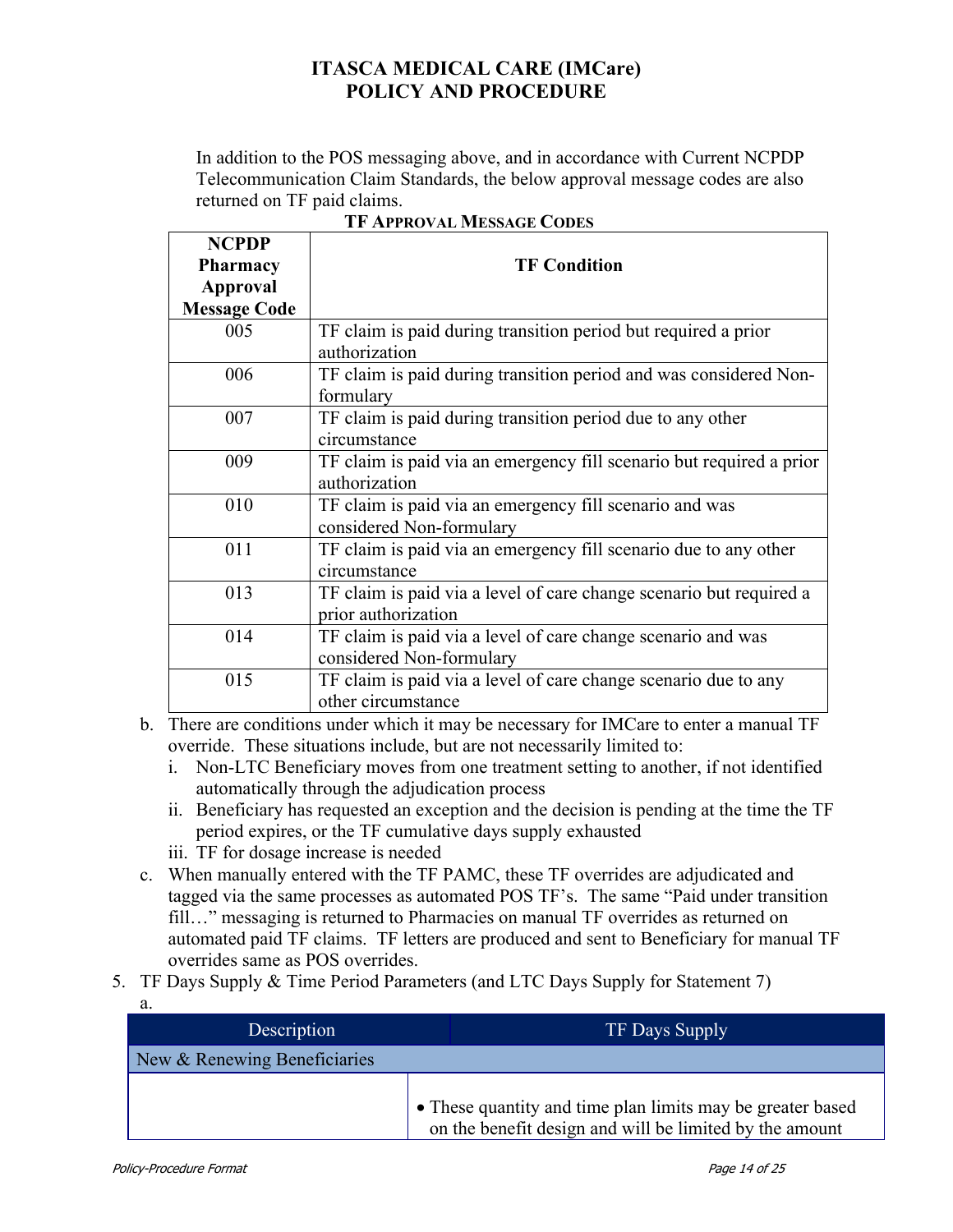|                                                                 | prescribed                                                                                                                                                                                                                                                                                                                                                                      |  |  |
|-----------------------------------------------------------------|---------------------------------------------------------------------------------------------------------------------------------------------------------------------------------------------------------------------------------------------------------------------------------------------------------------------------------------------------------------------------------|--|--|
|                                                                 | • Non-LTC: cumulative applicable month's supply within<br>first 90 days in the plan; multiple fills up to a cumulative<br>applicable month's supply are allowed to accommodate<br>fills for amounts less than prescribed.                                                                                                                                                       |  |  |
|                                                                 | • LICS III: LICS III cumulative days supply as defined by<br>IMCare. Either non-LTC, LICS III or LTC parameters are<br>applied according to the LICS level and pharmacy<br>submitted codes.                                                                                                                                                                                     |  |  |
|                                                                 | • LTC: cumulative applicable month's supply within the<br>first 90 days in the plan, oral brand solids are limited to 14<br>days supply with exceptions as required by CMS guidance,<br>unless submitted with an SCC 21-36; multiple fills for a<br>cumulative applicable month's supply are allowed to<br>accommodate fills for amounts less than prescribed/first 90<br>days. |  |  |
| Non-LTC Resident Level of Care Change                           |                                                                                                                                                                                                                                                                                                                                                                                 |  |  |
| • Beneficiary released from LTC<br>facility within past 30 days | • These quantity plan limits may be greater based on the<br>benefit design and will be limited by the amount prescribed                                                                                                                                                                                                                                                         |  |  |
|                                                                 | • Non-LTC: cumulative applicable month's supply;<br>multiple fills up to a cumulative applicable month's supply<br>are allowed to accommodate fills for amounts less than<br>prescribed.                                                                                                                                                                                        |  |  |
|                                                                 | • LICS III: LICS III cumulative days supply as defined by<br>IMCare. Either non-LTC, LICS III or LTC parameters are<br>applied according to the LICS level and pharmacy<br>submitted codes                                                                                                                                                                                      |  |  |
|                                                                 | • TF available at POS if identified through adjudication,<br>otherwise through manual override via Pharmacy Help<br>Desk on case-by-case basis                                                                                                                                                                                                                                  |  |  |
| New and Renewing TF<br>Extension                                |                                                                                                                                                                                                                                                                                                                                                                                 |  |  |
| • New or Existing Beneficiaries                                 | • These plan limits will be limited by the amount prescribed                                                                                                                                                                                                                                                                                                                    |  |  |
| • Outside standard TF days supply<br>or time period parameters  | • Non-LTC: Per IMCare's design, via manual override,<br>additional as needed as long as exception or coverage<br>determination decision is pending                                                                                                                                                                                                                              |  |  |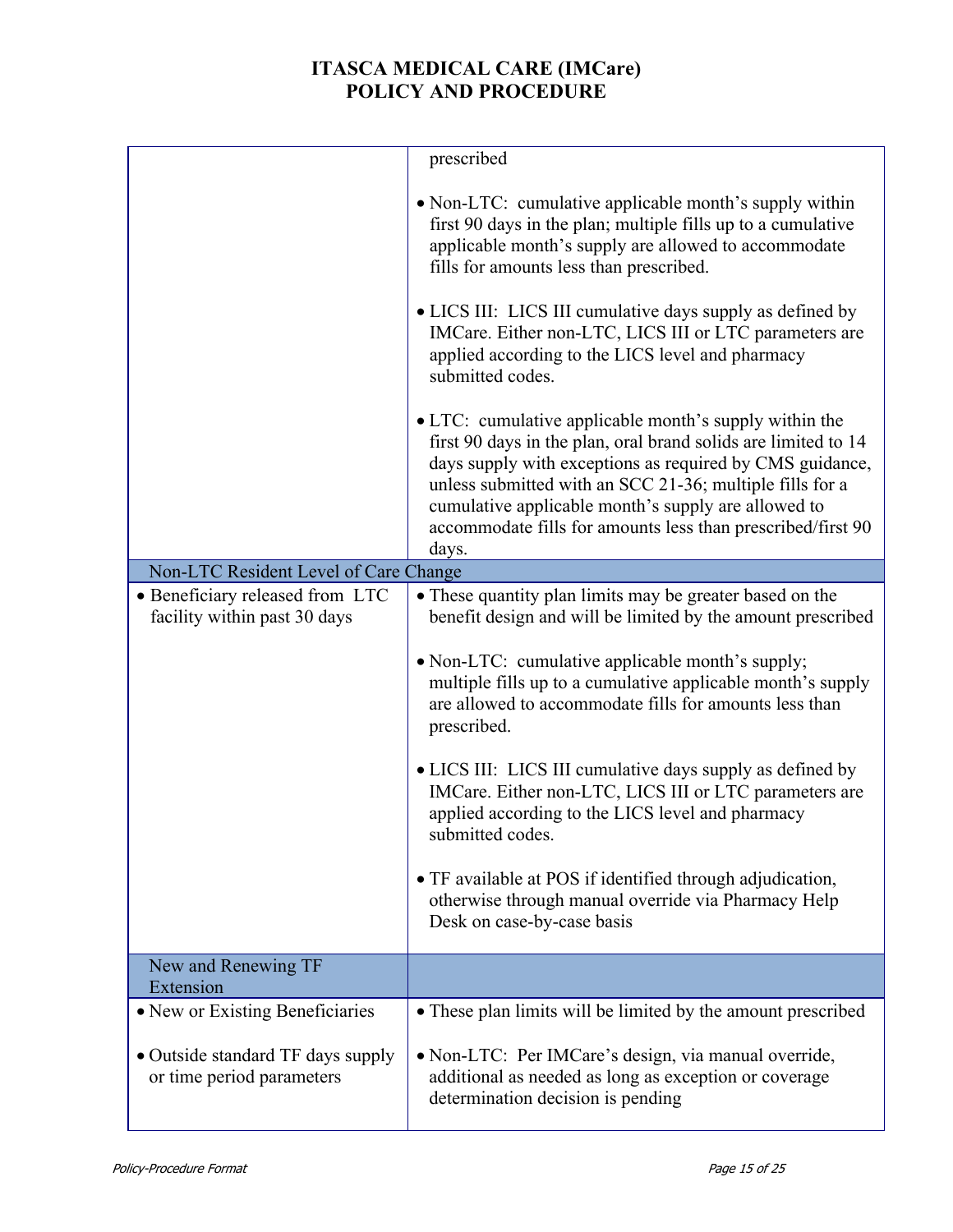| • TF parameters have been        | • LICS III: LICS III cumulative days supply as defined by                                                                                   |
|----------------------------------|---------------------------------------------------------------------------------------------------------------------------------------------|
| reached and Beneficiary is still | IMCare. Either non-LTC, LICS III or LTC parameters are                                                                                      |
| pending exception/coverage       | applied according to the LICS level and pharmacy                                                                                            |
| determination decision           | submitted codes.                                                                                                                            |
|                                  | • LTC: per IMCare's design, via manual override, additional<br>as needed as long as exception or coverage determination<br>decision pending |

b. LICS III Beneficiary benefit conversion

A LICS III beneficiary is identified by the pharmacy submitted codes along with eligibility LICS Level of III.

- c. Non-LTC Resident Level of Care Change
	- i. For non-LTC residents, a transition fill may be provided automatically at POS, if the adjudication process indicates a Level of Care change from LTC to non-LTC and the claim is rejecting for Refill Too Soon (R79) or DUR (R88). Otherwise, the pharmacy may call the CVS/Caremark Pharmacy Help Desk in order to obtain an override to submit a Level of Care transition fill request.
	- ii. A Level of Care change from LTC to non-LTC is indicated in the adjudication process if the submitted drug matches a claim in the most recent 120 days of history on GPI 14 with a Patient Location Code indicating LTC. The non-LTC residents are allowed up to a cumulative applicable month's supply (or greater based on benefit design); multiple fills up to a cumulative applicable month's supply are allowed to accommodate fills for amounts less than prescribed.
- 6. The adjudication system ensures that cost-sharing applied to TF's for low-income subsidy (LIS) Beneficiaries never exceeds statutory maximum co-pay amounts; and for non-LIS Beneficiaries, cost-sharing is based on one of the plan's approved cost-sharing tiers and is consistent with that charged for a Non-formulary drugs approved under a coverage exception. Non-formulary transition supply will receive the same cost sharing that would apply for a non-formulary exception and transition supply for formulary drugs with a UM edit will receive the same cost share as would apply if the UM criteria is met.
- 7. Processing for LTC Setting
	- a. Pharmacy Network and Patient Residence Type Codes

TF parameters can vary by network level (or list of networks) through the use of network or pharmacy lists. Therefore, different TF days supply can be accommodated for Retail, Mail, LTC and/or Home Infusion providers. The Pharmacy Service Type and Patient Residence Type codes on submitted claims are used to identify the claim as either non-LTC or LTC for purposes of reimbursement and allowed TF days supply.

- i. The values defined as being LTC pharmacy by CVS/Caremark pharmacy network operations are cross-walked internally during RxClaim adjudication to the legacy system value "Patient Location Code" (PLC) 03.
- b. LTC TF cumulative days supply limits are allowed for qualified claims submitted with PLCs designating LTC.
- c. LTC Emergency Supply (ES) is allowed after the transition supply parameters are exhausted for new Beneficiaries and a coverage determination or exception is still pending. Transition supply parameters do not need to be exhausted for renewing Beneficiaries to receive LTC ES. The LTC ES transition policy provides for a cumulative 31 days supply, except for oral brand solids which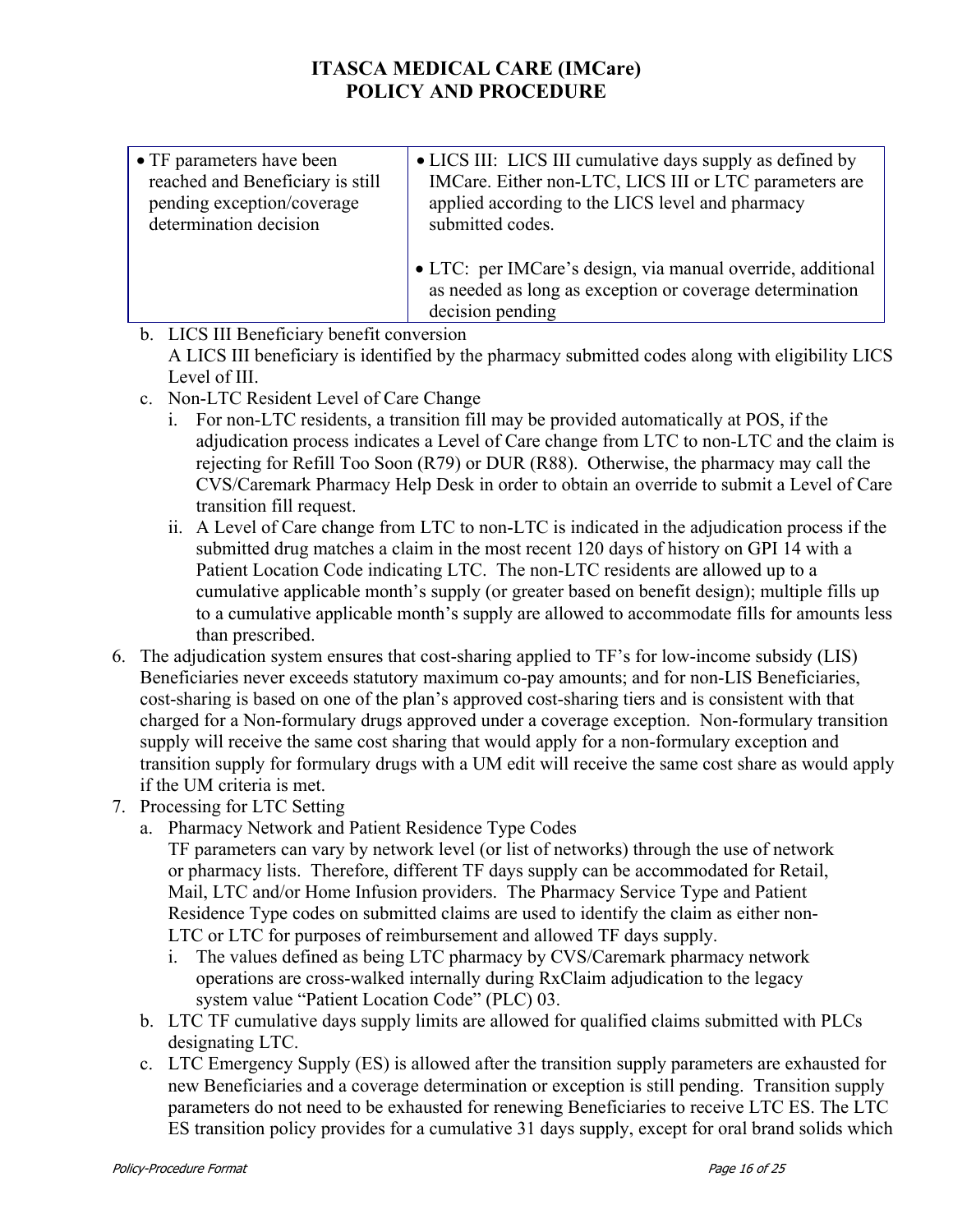are limited to 14 days supply with exceptions as required by CMS guidance, unless submitted with an SCC 21-36.

d. TF LTC Level of Care Change and LTC Emergency Supply are automated based upon specific POS claim submission rules. Pharmacies are instructed on how to correctly submit qualifying claims via Provider Manual updates and ongoing network communications so that these claims correctly process as TF under applicable LTC TF conditions.

| LTC NEW PATIENT ADMISSION & LTC EMERGENCY SUPPLY                                                      |                                                                                                                                                                                                                                                                                                                                                                                                                                                                                                                                                                                                                                                                                                                                                                                                                                                                                            |  |  |  |
|-------------------------------------------------------------------------------------------------------|--------------------------------------------------------------------------------------------------------------------------------------------------------------------------------------------------------------------------------------------------------------------------------------------------------------------------------------------------------------------------------------------------------------------------------------------------------------------------------------------------------------------------------------------------------------------------------------------------------------------------------------------------------------------------------------------------------------------------------------------------------------------------------------------------------------------------------------------------------------------------------------------|--|--|--|
| Description                                                                                           | TF Days Supply                                                                                                                                                                                                                                                                                                                                                                                                                                                                                                                                                                                                                                                                                                                                                                                                                                                                             |  |  |  |
| LTC New Patient Admission/Level of Care Change<br>Beneficiary resides in LTC Facility (New Admission) |                                                                                                                                                                                                                                                                                                                                                                                                                                                                                                                                                                                                                                                                                                                                                                                                                                                                                            |  |  |  |
| • Beneficiary admitted to LTC<br>facility within past 30 days                                         | These quantity plan limits may be greater based on the<br>benefit design and will be limited by the amount prescribed<br>• Cumulative applicable month's supply, except for oral<br>brand solids which are limited to 14 days supply with<br>exceptions as required by CMS guidance, unless submitted<br>with an SCC 21-36<br>At POS submitted with:<br>• Submission Clarification Code 420-DK Value "18"<br>• Patient Location Code identified as LTC<br>Additional fills as needed are available via manual TF<br>overrides through the Pharmacy Help Desk<br>• Multiple fills allowed to accommodate LOC changes<br>• TF LTC NP is allowed per calendar day, per Beneficiary,<br>per drug, per pharmacy, per plan a cumulative days supply<br>• New Beneficiaries must have TF days supply exhausted, or<br>TF time period expired even when LTC cumulative days<br>supply not yet used |  |  |  |
| <b>LTC Emergency Supply</b><br>Beneficiary resides in LTC facility                                    |                                                                                                                                                                                                                                                                                                                                                                                                                                                                                                                                                                                                                                                                                                                                                                                                                                                                                            |  |  |  |
| • LTC Emergency Supply (ES)                                                                           | • These supplies may be greater based on the benefit design<br>and will be limited by the amount prescribed                                                                                                                                                                                                                                                                                                                                                                                                                                                                                                                                                                                                                                                                                                                                                                                |  |  |  |

Ē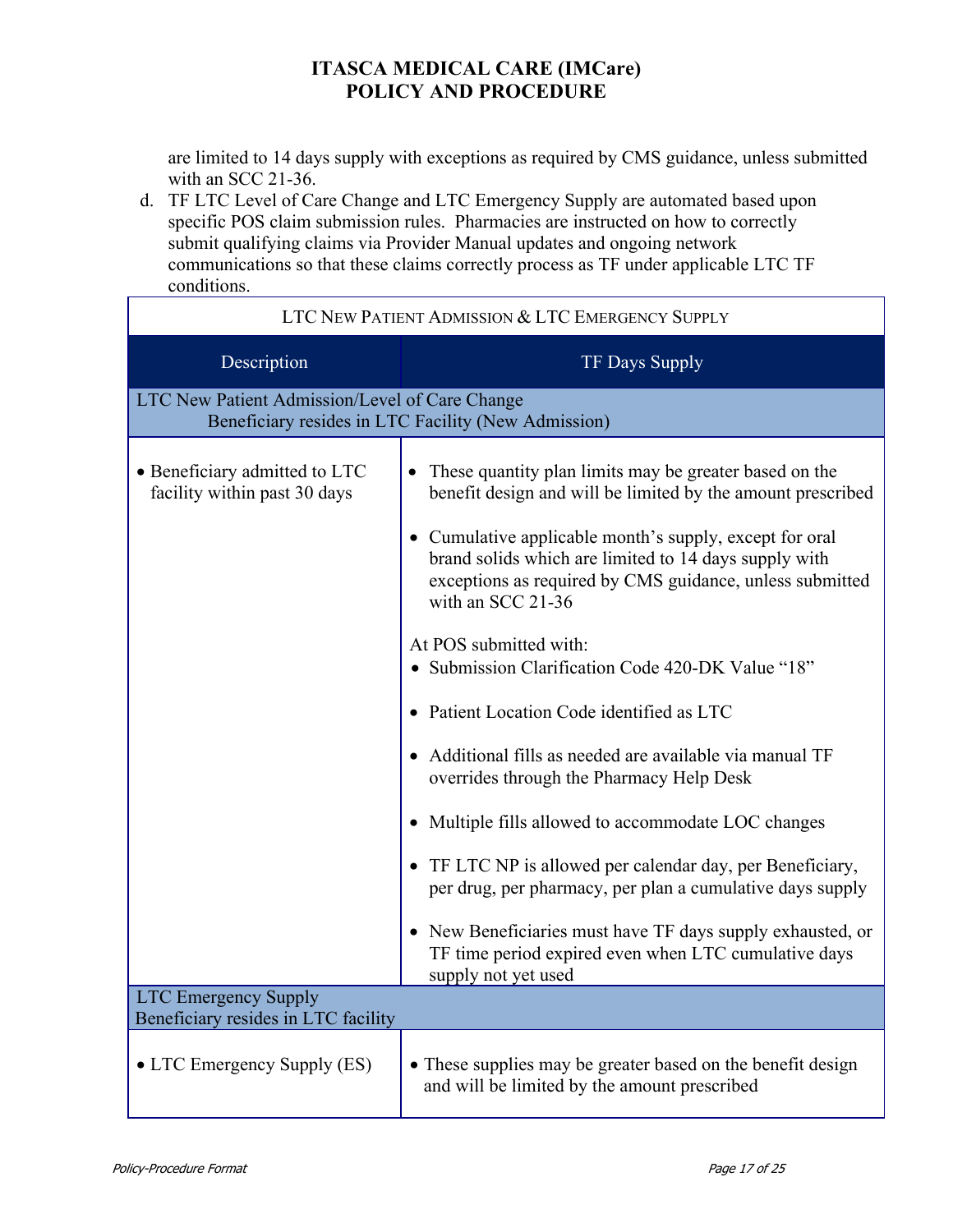| • Cumulative 31 days supply, except for oral brand solids<br>which are limited to 14 days supply with exceptions as<br>required by CMS guidance, unless submitted with an SCC<br>$21-36.$              |
|--------------------------------------------------------------------------------------------------------------------------------------------------------------------------------------------------------|
| At POS submitted with:<br>• Submission Clarification Code 420-DK Value "7"                                                                                                                             |
| • Patient Location Code identified as LTC                                                                                                                                                              |
| • POS automated TF LTC ES is set-up to allow one ES every<br>rolling 30 days, limited to one ES per LTC stay. The<br>adjudication logic looks back 30 days starting the day after<br>the date of fill. |
| • LTC ES is allowed per calendar day, per Beneficiary, per<br>drug, per pharmacy, per plan a cumulative days supply<br>during a rolling month                                                          |
| • New Beneficiaries must have TF day supply exhausted, or<br>TF time period expired, and while an exception or prior<br>authorization is pending                                                       |

e. LTC Level of Care Change for Beneficiaries being admitted to or discharged from an LTC facility - early refill edits are not used to limit appropriate and necessary access to their Part D benefit, and such Beneficiaries are allowed access to a refill upon admission or discharge.

#### LTC LEVEL OF CARE CHANGE & LTC EMERGENCY SUPPLY REFILL TOO SOON (RTS) & DRUG UTILIZATION REVIEW (DUR) OVERRIDES

| Description          | Edit                 | Reject<br>Code | Point<br>of Sale | Manual Override Available   |
|----------------------|----------------------|----------------|------------------|-----------------------------|
| LTC Level of         |                      |                |                  | Y (if Drug Qualifies as TF, |
| Care Change          | RTS/Plan Option 15   | 79             | Y                | TF Override used)           |
| <b>LTC</b> Emergency |                      |                |                  | Y (if Drug Qualifies as TF, |
| Supply               | RTS/Plan Option 15   | 79             | N                | TF Override used)           |
| LTC Level of         |                      |                |                  | Y (if Drug Qualifies as TF, |
| Care Change          | DUR - Plan Option 30 | 88             | Y                | TF Override used)           |
| <b>LTC</b> Emergency |                      |                |                  | Y (if Drug Qualifies as TF, |
| Supply               | DUR - Plan Option 30 | 88             | N                | TF Override used)           |

### 8. Transition Fill Edits

## a. **Override Edits Not Applied During TF**

TF overrides are not applied at POS, or manually to drugs with dose limits based on maximum FDA labeling, A or B vs. D drugs requiring coverage determination prior to application of TF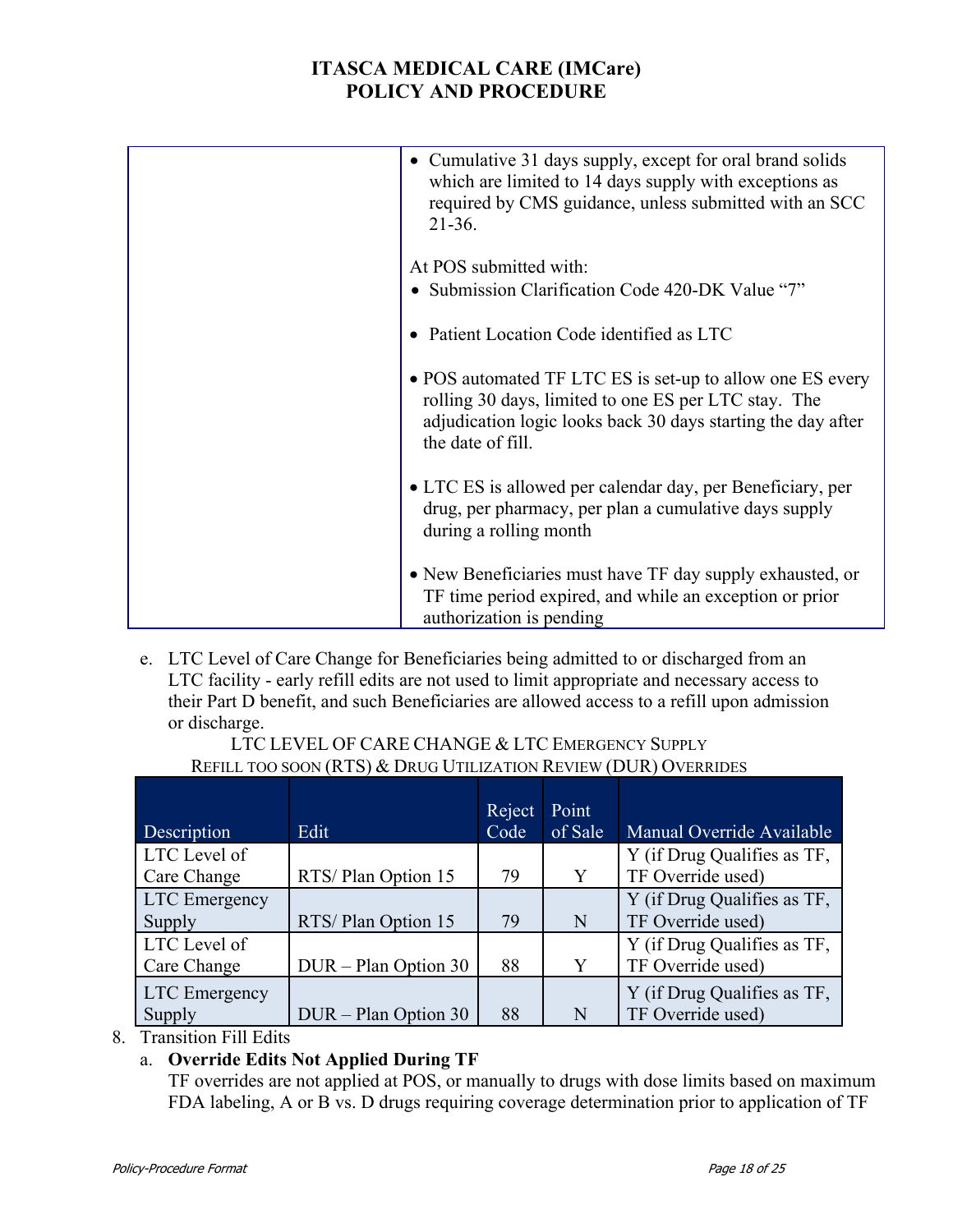benefits, or drugs not covered by CMS under Part D program benefits, which include drugs that require a medically accepted indication.

### i. **Refill Too Soon (RTS)**

Automated TF system logic for new and renewing Beneficiaries does not allow override of RTS (except for LTC Level of Care Change) edits. Instead, reject 79 (RTS) is returned to pharmacies when submitted claims hit this edits.

#### ii. **DUR Safety Edits**

Automated TF system logic for new and renewing Beneficiaries does not allow override of DUR safety edits that are set up to reject at point of sale. Instead, reject 88 (DUR) is returned to pharmacies with appropriate instructions when submitted claims hit this edit.

#### iii. **Part A or B Only Drugs**

Automated TF adjudication logic is not applied to Part A or B only drug claims. All Med A or B 'only' drugs are excluded from TF processes and payment under TF rules and are tagged with an "N" status in the "Med D" status field on the CVS/Caremark drug database. Part A or B only drugs reject using the appropriate reject codes and applicable Current NCPDP Telecommunication Claim Standards structured reject messaging.

### iv. **Part A or B vs. Part D (A or B vs. D)**

Part A or B vs. D drugs are not provided a TF to determine the appropriate Part A or Part B vs D coverage. A determination is needed to identify correct coverage of the drug. Part A or B vs. D drugs reject using the appropriate reject codes and applicable Current NCPDP Telecommunication Claim Standards structured reject messaging. The Beneficiary, prescribing physician or pharmacy is informed to call IMCare for clinical review to determine the applicable coverage. In the RxClaim adjudication system, Part A or B vs. D drugs are set up with an identifier flag in the RxClaim Prior Authorization table. The identifier flag specifies that a drug is calissifed as a Part A or B vs. D drutg.

Part A or B v. D claims reject with A3 (This Product May Be Covered Under Hospice – Medicare A); A4 (This Product May Be Covered Under The Medicare-Bundled Payment To An ESRD Dialysis Facility); A5 (Not Covered Under Part D Law); or A6 (This Product/Service May Be Covered Under Part B). In the reject messaging of these drug claims, IMCare phone numbers are provided to assist with contacting IMCare for a determination if needed. Once the determination is made, if a drug is determined to be Part D eligible, a PA is entered into the RxClaim system to allow the claim to pay under the Beneficiary's Part D coverage if it is eligible based on standard Part D coverage. If a Non-formulary drug is covered by Part D, the claim is evaluated to determine if it is Transition Fill eligible. If the claim is TF eligible, the a TF is provided and the beneficiary receives TF notification.

### v. **Excluded Drugs-not covered by CMS under Part D program benefits**

CMS requires some drugs be reviewed to determine the Part D drug status. These drugs will require a medically accepted indication based on the FDA approved label or the CMS approved compendia in determining if it is eligible for Part D coverage**.** Beneficiaries can request a formulary exception for these drug**s.** Drugs will only be approved for Beneficiaries who provide the diagnosis demonstrating that the drug is prescribed for a medically accepted indication**.** Beneficiaries who have a coverage determination (prior authorization or formulary exception) denied, will receive a denial letter indicating their drug is not a Part D drug. Beneficiaries will have the right to appeal the decision**.** If the drug is determined to be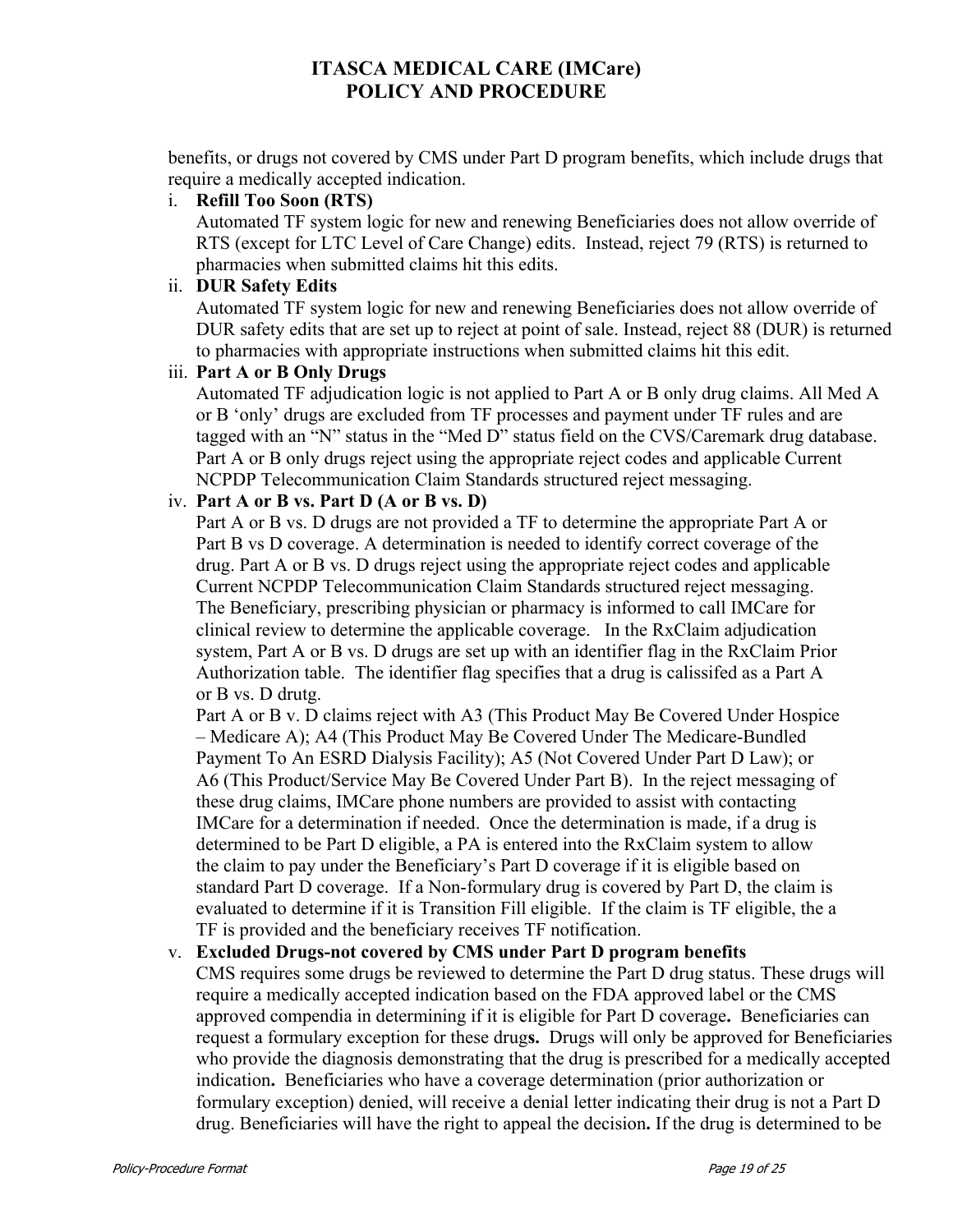for a medically accepted indication and so a Part D drug, but any additional utilization management criteria are not met, then the claim is reviewed for TF eligibility and a PA is entered if appropriate.

Excluded drugs may reject for the following reasons:

- 1. Formulary drugs will reject for prior authorization (PA) required (R75).
- 2. Non-formulary drugs will reject as non-formulary (R70).

### b. **TF-Eligible Edits**

TF day supply and time parameters are applied to submitted claims for:

- Non-formulary Drugs
- Formulary drugs with prior authorization, step therapy, QL (quantity vs. time, daily dose) or age edits. TF logic may or may not be applied, according to IMCare benefit design, in situations where there is a maximum FDA labeled dosage that should not be exceeded for safety reasons. The following is the order of processing for drugs to which edits are applied: Step Therapy; Prior Authorization; Quantity Limits (including daily dose and age).

The unique types of transition fill conditions are listed below.

i. **Non-formulary (NF)** 

Drugs that are not covered on a closed formulary. NF TF overrides a reject code 70 for NDC Not Covered (Plan reject 70). National Drug Code (NDC).

#### ii. **Prior Authorization (PA)**

Drugs that are covered on the formulary but require prior authorization. PA TF overrides a reject code 75 for Prior Authorization.

### iii. **Step Therapy**

Formulary drugs that reject for Step Therapy prerequisites may be eligible for TF. TF processing allows the Step Therapy reject to be overridden and the claim to process through Step Therapy program logic and post to history appropriately. A Step Therapy transition fill notice may be generated for this edit.

For some drugs with step therapy edits where the Beneficiary obtained a TF ("grandfathered" or Type 2 ST-PA meaning submitted to CMS as step for new starts to therapy only), the TF itself satisfies the step therapy requirements for that drug. This means that the Beneficiary has already met the step requirements and will be able to continue to obtain future fills of that drug without encountering a reject. In these cases, Step TF Letters are not sent to either Beneficiaries or prescribers. Step TF overrides reject 76/75.

### iv. **Quantity Limits (QL's)**

Quantity vs. Time (QvT) or Maximum Daily Dose (DD)

Drug quantity limits are used to establish the allowed amounts for coverage of selected drugs to specified values over a set period of time. For the purposes of TF, a quantity limit is considered a type of transition fill for drugs that require limited supply of a drug to be dispensed based on days supply or allowed quantity across time or maximum doses per day.

1. Drugs that would otherwise reject for quantity limitations when submitted for more than the allowed quantity are eligible for transition fill processing during the transition time period. TF system logic allows the quantity limit reject to be overridden and the claim to process through TF program logic and to post to history appropriately. If a claim is not eligible for TF override and rejects for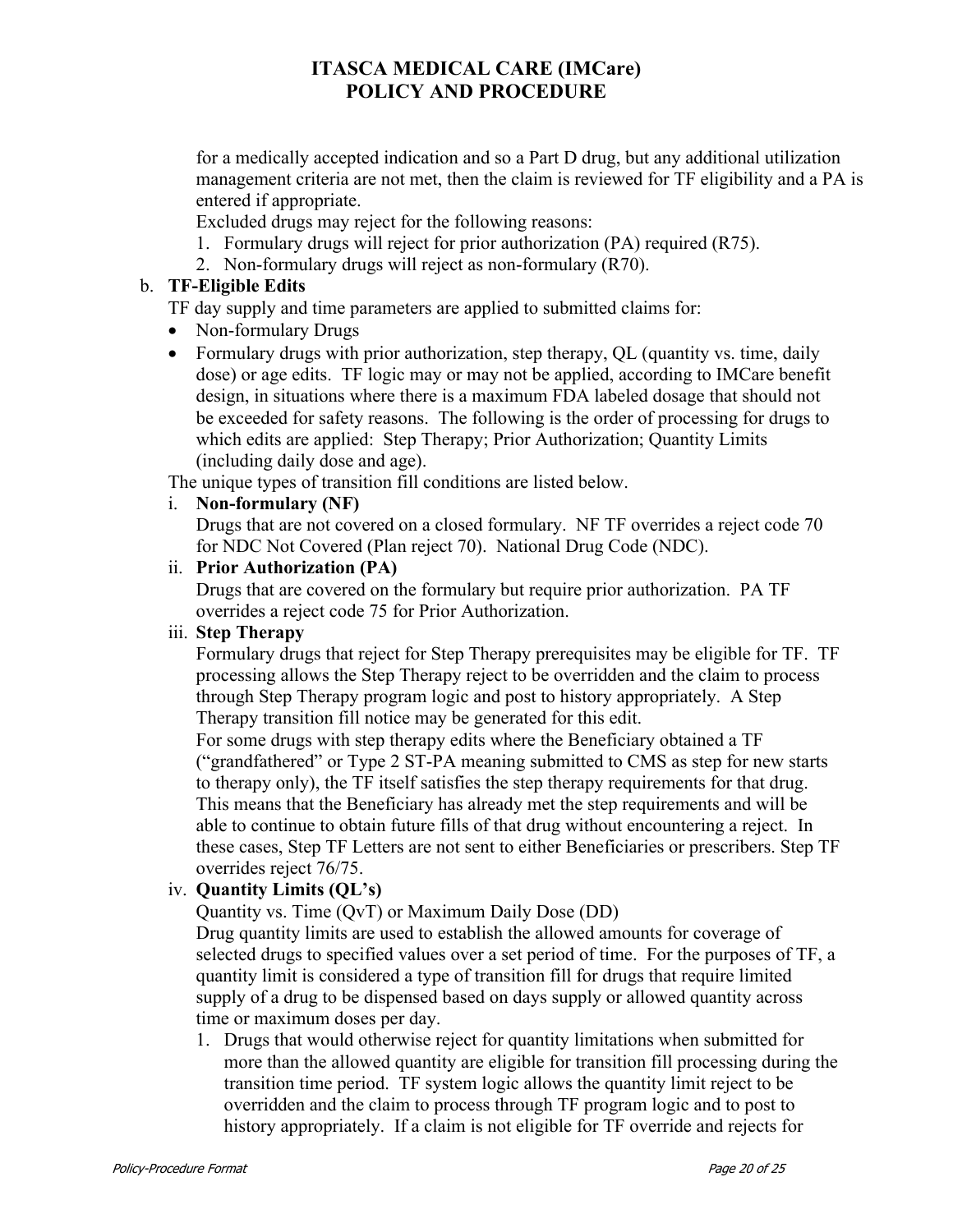quantity limits (i.e. TF days supply exhausted, or TF time period expired), it will continue to reject according to quantity limit parameters using Reject 76. TF overrides "quantity over time" edits that are set up to either count continuous fill history across Contract Years (quantity "period to date" Type D set-up), or to count fill history beginning January 1 of each Contract Year. QL/QvT TF overrides the reject code 76.

- 2. In addition to TF for QL/QvT, TF is available for DD drug edits. DD and QL/QvT edits are mutually exclusive. If both were ever to be set up together on the same plan, TF for the QL/QvT edits takes precedence over the DD TF. DD TF overrides reject 76.
- 3. For QvT TF and Plan Limitations, a QvT set up on drug NDC (Plan Option 10) and/or GPI (Plan Option 11) will override Plan Limitations that are set up on Plan Options 26.1 and 26.2, Preferred Formulary. Therefore, when TF is allowed for QvT reasons, the Plan Limitations on 26.1 and 26.2 are also overridden. However, cumulative TF days supply does not override either once used/exhausted.
- 4. For QL changes, the system will look at the QL edit in history and compare it to the current/active QL edit. If the current QL edit is lower than the history edit, the QL edit is overridden and the claim processes through TF program logic.

#### v. **Age Edits**

TF is available for formulary drugs that are set up with Age Edits for safety reasons. Age Edit TF overrides a reject 76.

### vi. **AG Reject**

An AG Reject is a claim reject due to a days supply limitation. Claims submitted for more than remaining allowed TF Days Supply return an "AG" reject code and message "Resubmit for Remaining Day Supply of XX" with XX being the number of remaining allowed TF cumulative days supply. The "AG" reject code is returned as the primary reject code, unless, per current NCPDP Telecommunication Claim Standards, this reject is required to follow either the ADDINS (additional insurance) and/or Brand/Generic Savings messaging when these apply. AG rejects are returned on both initial claims with no prior TF in history, as well as subsequent submissions when cumulative days TF supply have not been exhausted with previous paid TF. When a pharmacy reduces the claim days supply and resubmits, TF-eligible claims process via TF rules.

#### vii. **Unbreakable Pre-packaged Medication Logic**

Drugs for which the manufactured packaging cannot be split for the dispensing of a prescription may be considered an unbreakable pre-packaged medication for which the pre-packaged medication days supply may be dispensed. The intent of this logic is to ensure a Beneficiary receives their entire TF days supply (DS) even though the DS exceeds the maximum benefit, due to the type of packaging for the drug. This logic will apply if the pre-packaged medication cumulative DS is less than the required benefit, prior to the current fill. If the pre-packaged medication cumulative DS including the current fill quantity exceeds the maximum benefit, and is less than or equal to the quantity of a single package of medication, the TF will pay. If the prepackaged medication cumulative DS including the current fill quantity exceeds the maximum benefit, and the current fill quantity exceeds the quantity of a single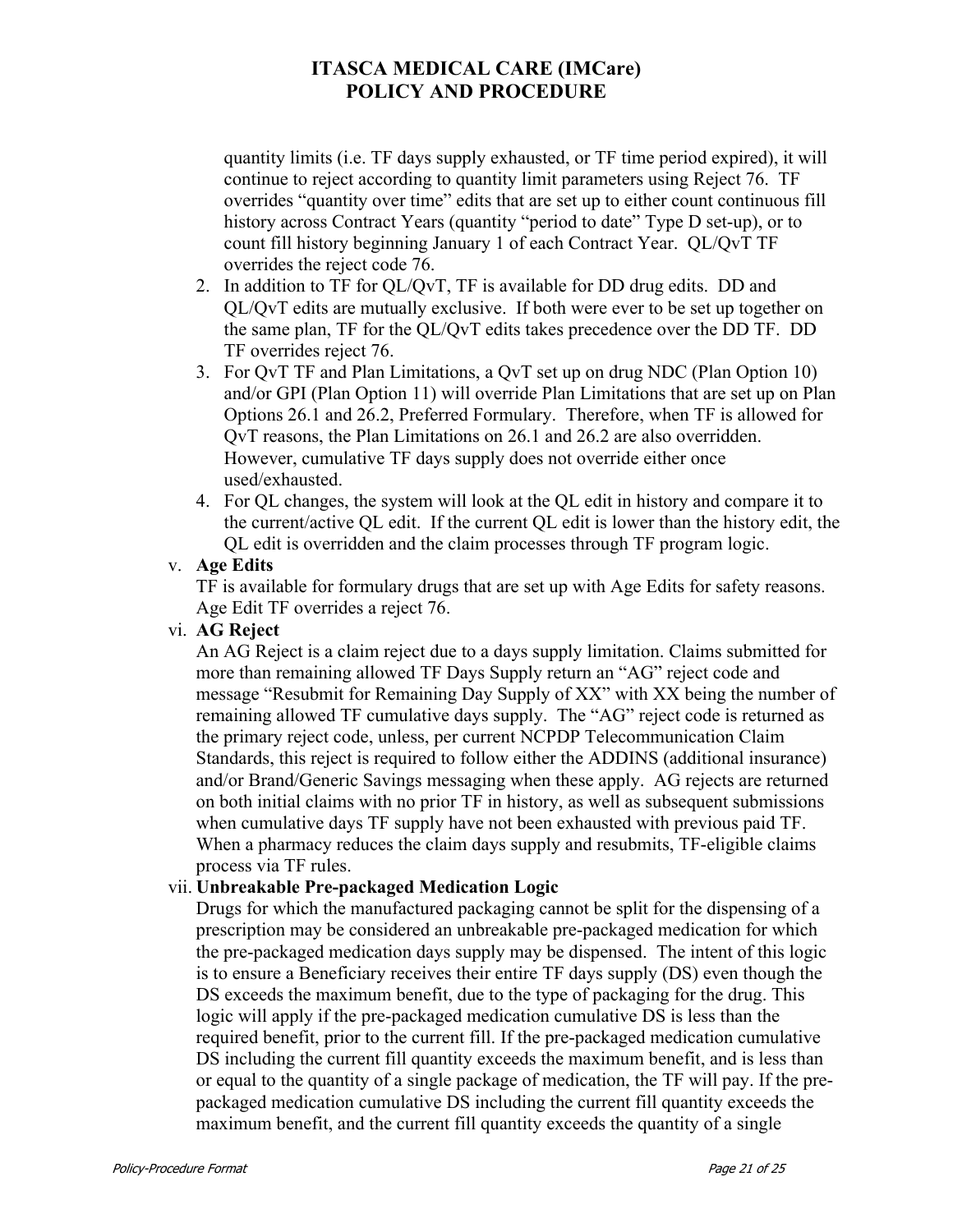package of medication, the pharmacy will be messaged to resubmit for a single package of the medication. The claim will retain the messaging and the rejects associated with the processing.

### viii. **Beneficiary Level / Clinical Prior Authorizations (PA)**

Beneficiary level clinical prior authorizations will be entered to override all TFeligible edits. Otherwise, a TF will be allowed for any TF-eligible edit for which the PA has not been entered. When a Beneficiary / clinical PA already exists on the Beneficiary record to override all TF-eligible edits, TF processing is not applicable. Under this condition, claims do not process as TF and TF letters are not sent to Beneficiaries.

### c. **Processed without TF**

### i. **Protected Class Drugs (PCD) Logic**

The PCD Logic will pay the claim without TF according to the IMCare criteria. TF processing will apply to any TF-eligible edit which the PCD logic has not overridden.

### ii. **Grandfather Drug Logic**

The Grandfather Drug logic will override the NG, Step and PA edit and pay the claim without TF according to the plan criteria. TF processing will apply to a TF-eligible edit which the Grandfather Drug logic has not overridden.

### iii. **Type 2 ST-PA Drug Logic**

Type 2 ST-PA Drug edits are submitted to CMS as Step for new starts to therapy only. CVS/Caremark adjudication logic uses a 180-day minimum look back period for determining new starts. The Type 2 ST-PA Drug Logic will pay the claim without TF logic, according to IMCare criteria. TF processing will apply to any TFeligible edit which the Type 2 ST-PA Drug Logic has not overridden.

## 9. TF Claims History

All history for a drug during the transition time period is counted, regardless of the dispensing pharmacy/network. POS, manually entered, and Beneficiary submitted (paper) claims for Retail, Mail, Long Term Care and Home Infusion networks are counted together to determine the total cumulative days supply for a drug. TF days supply limits are defined as cumulative supplies based on Part D days supply requirements to ensure that refills for TF-eligible drugs are available when TF is dispensed at less than the amount written secondary to quantity limits due to safety, or edits based on approved product labeling; the system automatically "counts" prior related TF claims to allow correct TF days supply accumulation parameters to apply.

- 10. If the distinction cannot be made between a brand-new prescription for a Non-formulary Drug and an ongoing prescription for a Non-formulary Drug at the POS, the transition process is applied to a brand-new prescription for a Non-formulary drug.
	- a. Beneficiaries who are new to IMCare include: new IMCare Beneficiaries at the start of Contract Year; newly eligible Beneficiaries from other coverage; and Beneficiaries who switch from one plan to another after the start of a Contract Year.
	- b. Transition fills are available at POS through transition processing during the TF Window.
	- c. Additional transition supplies are available on a case-by-case basis through the Pharmacy Help Desk to ensure adequate transition.
	- d. The quantity and time plan limits may be greater based on benefit design and will be limited by the amount prescribed.
- 11. TF Letters are sent to Beneficiaries within three business days of adjudicated TF claim; reasonable and best efforts are also made to identify a current prescriber address/contact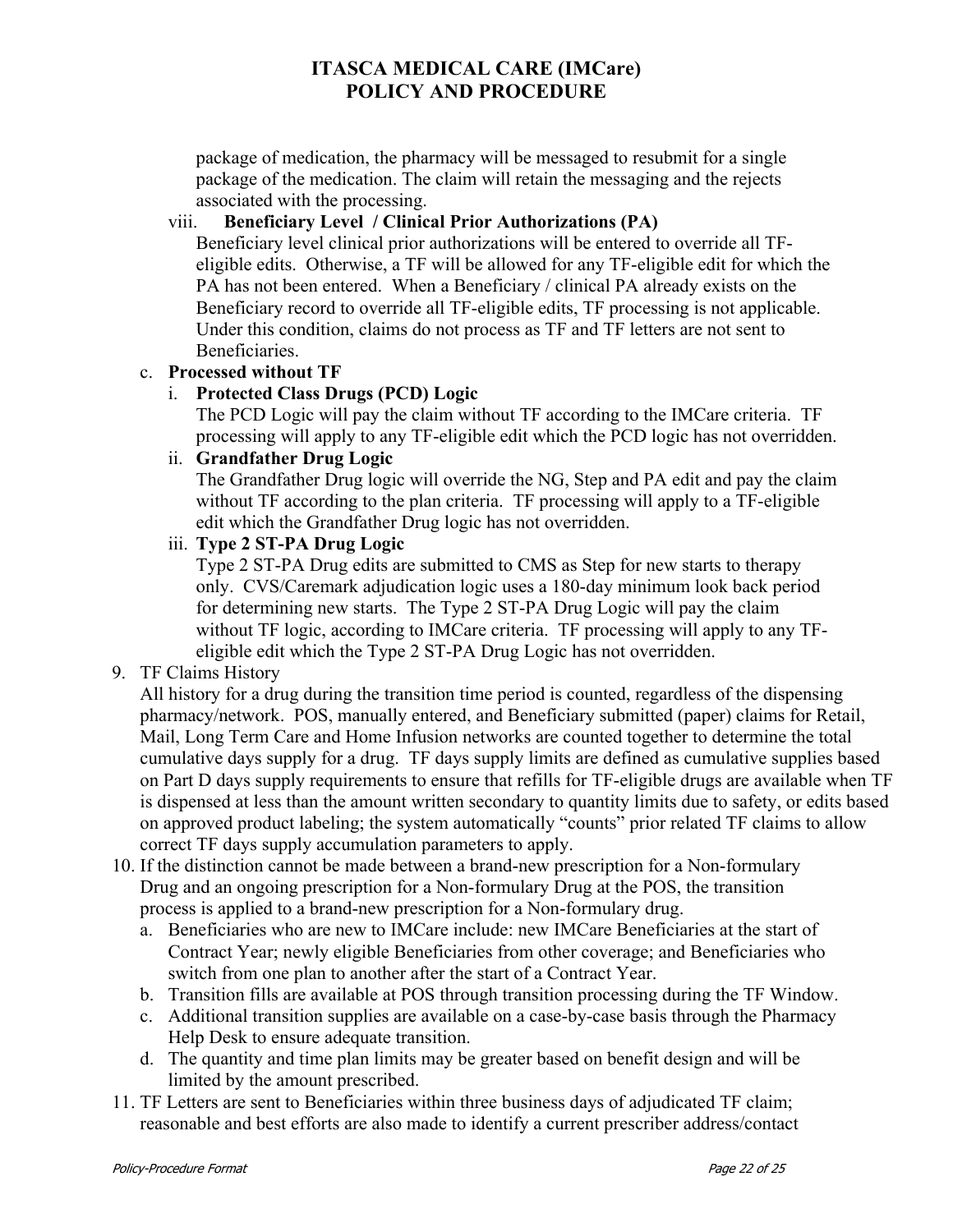information and provide notice of TF to prescribers to facilitate transitioning of Beneficiaries. For LTC residents dispensed multiple supplies of a Part D drug in increments of 14-days-or-less as required by CMS guidance, the written notice will be provided within three business days after adjudication of only the *first* temporary fill. TF Letters are generated from the TF Claim and Letter Tags which are extracted to the daily TF Letter File.

- a. TF Claim and Letter Tag Indicators Based on TF-eligible Edits
	- i. TF Claim Tag: This is the adjudication system tag applied to the claim when adjudicated under TF system rules. This tag represents the reason the claim paid under TF processes and what edits were overridden by TF rather than rejecting as otherwise would happen when TF is not available. These tags can represent either a single TF reason (e.g. Non-formulary, PA, Step, or Qty Limit); or can also represent a combination of TF reasons (e.g. PA with Qty Limit; Non-formulary with Qty Limit, etc.).
	- ii. TF Letter Tag: This tag is used to designate the specific TF letter language content for the TF notice to Beneficiaries and prescribers.
	- iii. TF Combo Tag: This tag is used to designate the specific TF letter language content for the TF notice to Beneficiaries and prescribers for IMCare's who choose to print a paragraph for each edit that was overridden by TF.
- b. Daily TF Letter File
	- i. Paid TF claims are automatically extracted to a daily TF Claim File. For every paid TF claim, there is either a corresponding record on the correlated daily TF Letter File, or the record is captured on the daily internal Exception file with the reason the record is not included on the TF Letter File (example: same day paid/reversed).
	- ii. The contents of the TF Letter file are used to drive production of the appropriate Beneficiary and prescriber TF letters.
- 12. IMCare makes Prior Authorization and exception request forms available upon request to Beneficiaries, prescribers, pharmacies and others by a variety of means including mail, fax, email, and IMCare's forms are available at www.imcare.org.
- 13. CVS/Caremark transition process for new Beneficiaries is applied from the date of enrollment through the TF Window. The enrollment date does not need to be the start of the Contract Year and the transition process may extended across Contract Years where the TF Window extends across Contract Years.
- 14. Intentionally left blank to maintain consistent numbering between sections.
- 15. TF Extensions are available for New or Existing Beneficiaries, non-LTC or LTC, through the PHD or CC. The request is reviewed for the following and processed according to IMCare instructions:
	- a. Outside standard TF days supply or time period parameters
	- b. TF parameters have been reached and Beneficiary is still pending exception/coverage determination decision
- 16. Transition for Current Beneficiaries
	- a. Renewing Beneficiaries need to have a history of utilization of the Non-formulary Drug(s) experiencing a year over year negative formulary change. History utilization requires the following criteria:
		- i. History look back from current date of fill, specified as number of days in the IMCare set-up, to identify the most recent qualifying history claim.
		- ii. History look back drug GPI match level, specified in the IMCare set-up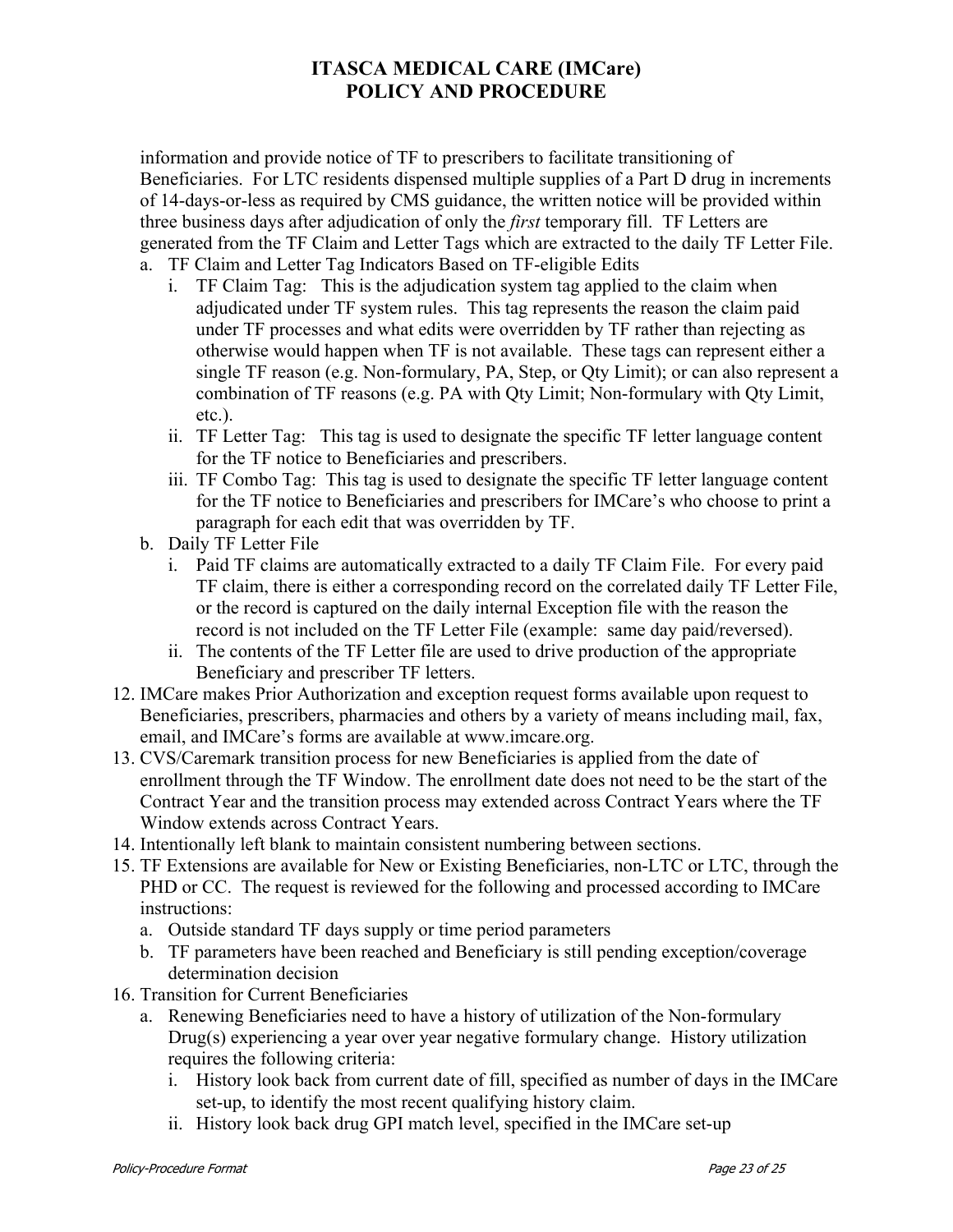- iii. History claim(s) for same drug
	- 1. Incoming claims for Beneficiaries within their renewing Beneficiary transition window will be evaluated to determine if the drug being requested has been impacted by a negative formulary change. Negative formulary changes are evaluated through an adjudication process that compares the current formulary edits for the drug to the historical edits previously implemented for the drug.
	- 2. Negative formulary change evaluation will be performed at POS.
- iv. Beneficiary's clinical prior authorization(s) are not already effectuated
- v. For instances where the Beneficiary receives a partial transition fill, the logic will ensure that the renewing Beneficiary's remaining days supply is transition fill eligible during the TF Window.
- b. The following processes are options IMCare may request CVS/Caremark to implement for renewing Beneficiaries:
	- i. Use the ANOC as advance notice of any formulary changes.
	- ii. Prospectively work to educate and transition current Beneficiaries on medications that will no longer be on the formulary in the new Contract Year or that will require prior authorization, step therapy or quantity limit utilization management edits in the new Contract Year.
	- iii. Encourage processing of formulary exceptions/prior authorizations prior to January 1 of a new Contract Year.
	- iv. Consistent with the transition fill process provided to new Beneficiaries, CVS/Caremark provides transition fills, to renewing Beneficiaries during the first 90 days of the Contract Year with history of utilization of impacted drugs when those Beneficiaries have not been transitioned to a therapeutically equivalent formulary drug; or for whom formulary exceptions/prior authorizations are not processed prior to the new Contract Year. This applies to all renewing Beneficiaries including those residing in Long Term Care facilities.
- c. The Pharmacy Help Desk is instructed to provide transition supplies per IMCare's plan design to renewing Beneficiaries who were on medications in the prior Contract Year that are Non-formulary. IMCare may provide extensions to accommodate Beneficiaries who continue to await resolution of a pending prior authorization or exception requests.
- 17. TF program performance monitoring and reporting includes the production and ongoing review of the items below:
	- a. TF Claim Extract Control and Exception Reporting (internal monitoring report) These reports serve as internal controls to confirm that all paid TF claim records are extracted to the daily TF extract file, which is used to produce TF letters or to the Exception file.
	- b. TF Letter Print Quality Control Reviews (internal monitoring)

TF Letter Print Quality Control Reviews are used by print fulfillment to validate letter print quality and reliability of printing merge process when changes are made to the templates or process.

c. TF Response File (internal monitoring file) This file serves to confirm that for every valid TF record received from adjudication, there is a corresponding TF letter printed/mailed or distributed by other approved method.